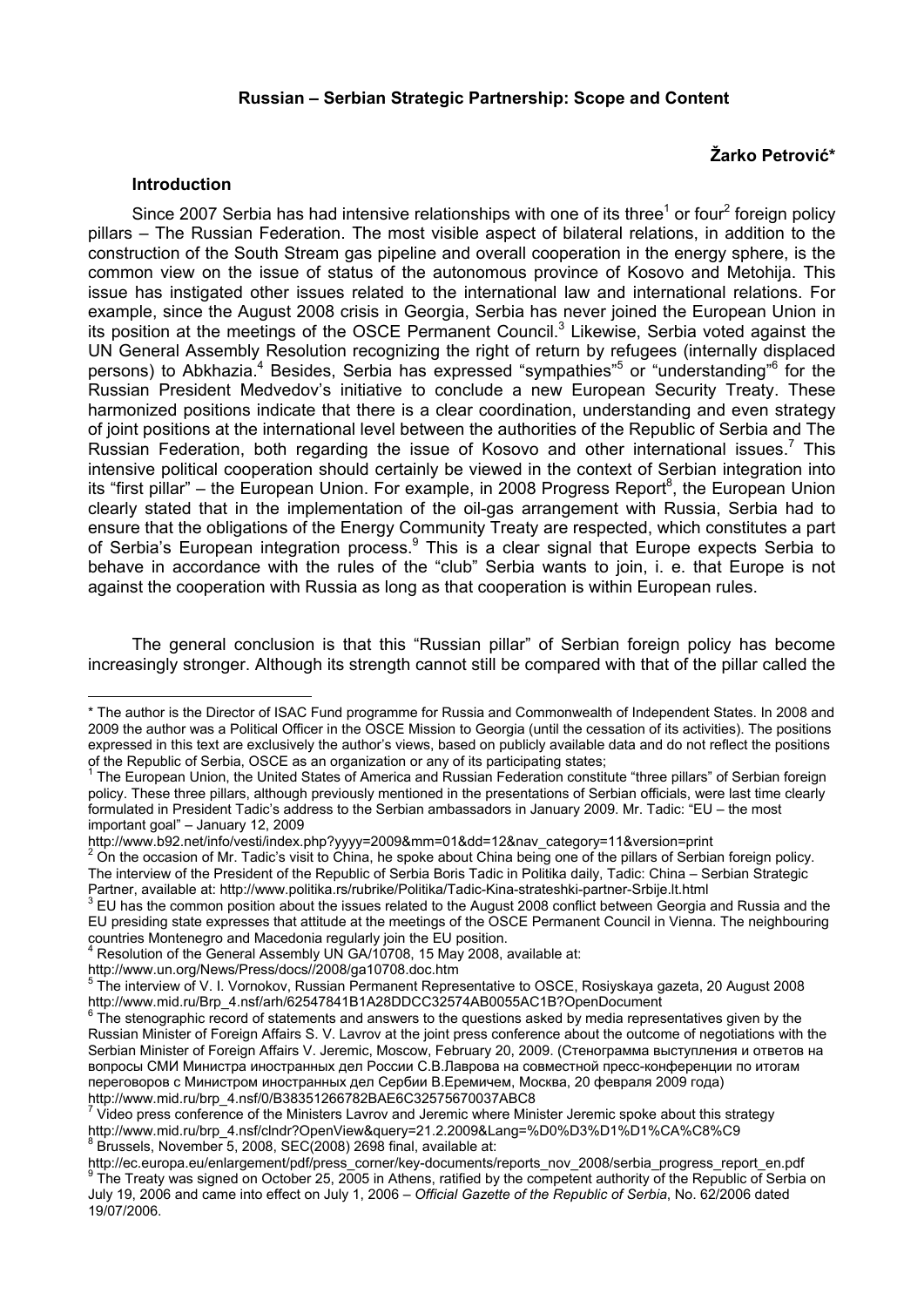European Union, since, according to the data of the Republic Statistical Agency of Serbia more than one half of the total foreign trade in goods goes to  $EU^{10}$ , it has been become stronger and more important. Namely, since 2004 the value of trade exchange with Russia has been constantly increasing. The majority of Serbian import originates from Russia, in the value of almost one billion US dollars per year, consisting mainly of energy resources. On the other hand Serbia exports to Russia mainly medicaments, half-products and some food.<sup>11</sup>

In this review we are going to analyze the issues related to Russian support to Serbia in connection with the Kosovo status issue and the feedback that Russia expects from Serbia at the political and economic agenda.

The review is not dealing with the economic issues separately, but they will be touched upon for the purpose of emphasizing their significance within the political relationships. The fundamental thesis of the review is that the political cooperation or "strategic partnership" between Russia and Serbia is unfavourable for Serbia in its present form, because it does not sufficiently take into account priorities of the Serbian European integrations. In addition, the Serbian policy towards Russia, set up in this way, above all due to the Russian support to the status of Kosovo, must take into consideration the fact that the Russian support does not have a decisive impact on its solution. Also, the fact that Russia assumed a different stance towards the Georgian provinces than towards the Kosovo issue, casts a shadow over the Russian policy of supporting the principle of territorial integrity and sovereignty of Serbia. Consequently, we can say that the EU integration should have the central place within Serbian foreign policy priorities, while the cooperation with Russia is a bilateral issue that should not jeopardize the EU integration at any time. The proper measure of cooperation between Serbia and Russia is "practical – bilateral cooperation"12, which should not put at risk the European perspective of Serbia. However, this review does not have an intention to suggest that Russia has a plan for impeding European integration of Serbia or to suggest that any of the analyzed Russian actions is illegitimate from the aspect of Russian interests – as seen by the Russian leaders themselves. On the contrary, the review is striving to show that the responsibility lies on the Serbian leadership to accept Russian initiatives, which reflect Russian interests, only if they are not damaging European integrations of Serbia.

### **Qualitative Improvement in Russia-Serbia Relationships at the Beginning of 2009**

It is often emphasized that the qualitative improvement in the bilateral relationships between the two countries occurred on January 25, 2008 when the Agreement in Moscow between the Government of the Republic of Serbia and the Government of the Russian Federation on cooperation in the field of oil and gas industry was signed. However, the Serbian party ratified this Agreement only on September 10, 2008 by the Law that came into effect eight days later. This Agreement started its existence only after President Tadic's visit to Moscow in December 2008.

*The strategic partnership in the energy sphere,* which had been announced in January 2008, following the signing of the Agreement, returned to be a "practical bilateral cooperation" in July of the same year, when Foreign Minister Vuk Jeremic visited Moscow.13 Perhaps this could be explained by the Russian questions about the failure of the Serbian side to ratify the Oil-Gas Agreement from January 2008. The meeting between President Tadic and Minister Sergey Lavrov in New York, in the wake of the meeting of the UN General Assembly in September 2008, and Russian active support in passing the resolution of this body calling for an advisory opinion of the International Court of Justice about the unilateral declaration of independence of Kosovo, did improve this cooperation. On the occasion of President Tadic's December visit to Moscow, both Presidents of Russia and Serbia before their meeting publicly mentioned "strategic relationships" between Serbia and Russia.<sup>14</sup> After this visit, it became obvious that the Serbian authorities have

<sup>&</sup>lt;sup>10</sup> Republic Statistical Agency, data available at: http://webrzs.stat.gov.rs/axd/index1.php?SifraVesti=356&Link=

<sup>11</sup> Ibid http://webrzs.stat.gov.rs/axd/spoljna/index1.php<br><sup>12</sup> Interview of the official representative of the Russian Ministry of Foreign Affairs Andrey Nesterenko related to the upcoming visit of the Serbian Minister of Foreign Affairs V. Jeremic, July 16, 2008, available in Russian at:<br>http://www.mid.ru/Brp 4.nsf/arh/6319B2237D5B4F40C325748800295D18?OpenDocument

<sup>&</sup>lt;sup>13</sup> Ibid<br><sup>14</sup> The beginning of meeting with the President of Serbia Tadic, on December 24, 2008, available in Russian at: http://www.kremlin.ru/text/appears/2008/12/210958.shtml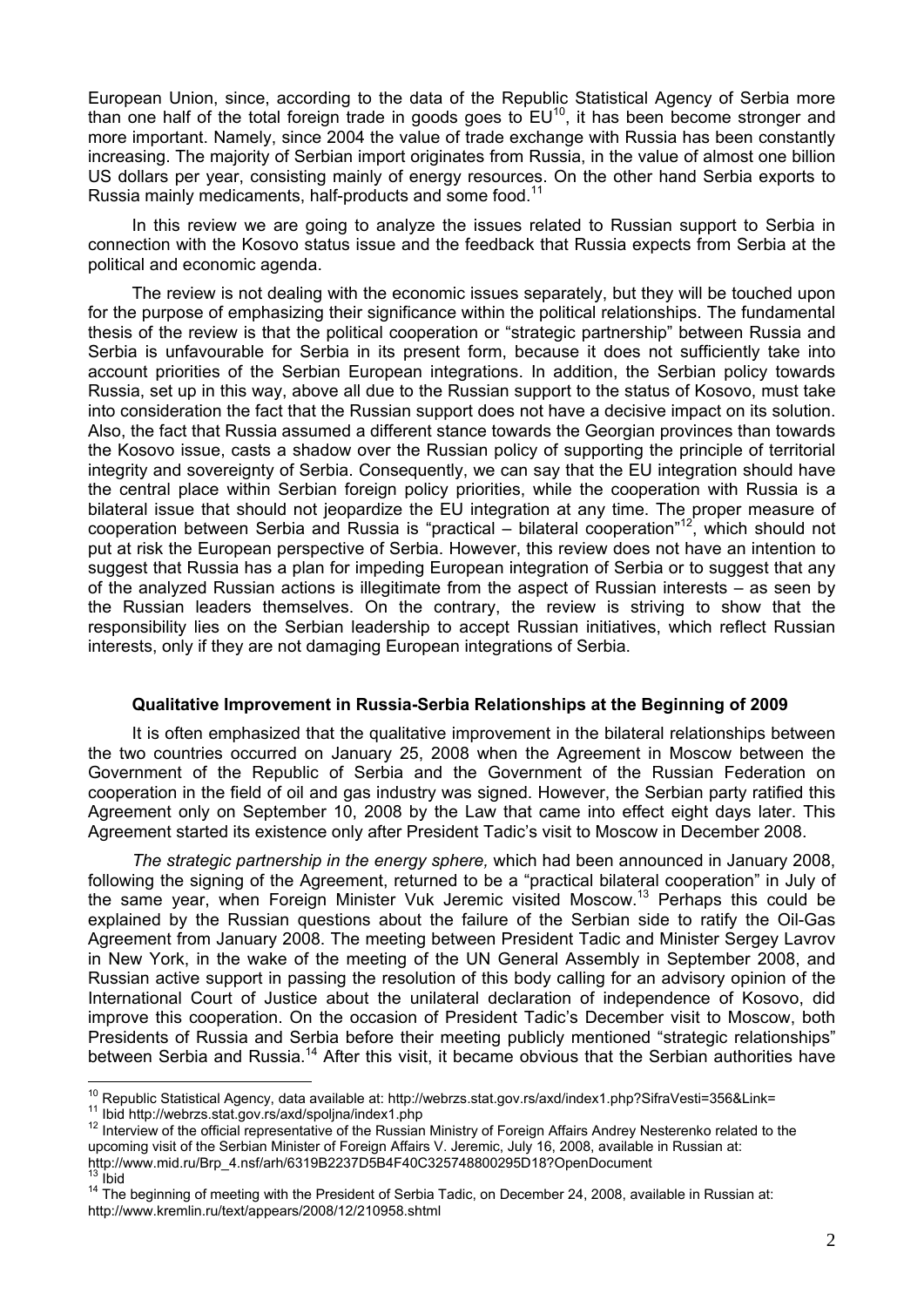serious intentions regarding the oil-gas arrangement and that they are determined not to agree to the change of Kosovo status. Hence, this visit cleared a path towards strategic relationships between the two countries, but only after having determined clearly both of these issues and having defined them in the relationships between the two countries.

When the Minister of Foreign Affairs Vuk Jeremic visited Russia on February 20, 2009, the Russian Minister of Foreign Affairs Sergey Lavrov, at the press conference after the meting, described the state of relationships between the two countries as mutual *interest in building strategic partnership*. Before Jeremic's visit to Moscow, on February 19, 2009, the official representative of the Russian Ministry of Foreign Affairs Andrey Nesterenko had said that the working visit was in line with the agreement on extending intensive Russian-Serbian contacts at the high political level with the aim of developing projects of bilateral cooperation, as well as the agreement on *coordinating approaches and diplomatic efforts related to international problems*. 15 According to Nesterenko, they are *directed towards building a strategic partnership*. The Russian support to the Serbian policy over the Kosovo status issue and the strategy of joint stance at the international level also means joint positions on other issues at the international level. For example, during Minister Jeremic's visit to Moscow on February 20, 2009, Minister Lavrov expressed his gratitude to his Serbian counterpart for the *interested approach of Serbia towards the Russian initiative on signing a new European Security Treaty*. 16 During their conversation at the informal Ministerial Council in Corfu, the bilateral readiness of Russia and Serbia to cooperate closely in their efforts related to crucial international issues, including the issue of Kosovo, was confirmed.17

However, before Minister Jeremic's spring visit, Russian officials, even when they were talking about the strategic partnership between Russia and Serbia, spoke about the strategic partnership in the energy sphere (although they did use several different terms to describe that). Therefore, the question is what turned the *strategic partnership in the fuel/energy sphere<sup>18</sup>* into the *strategic partnership* between Russia and Serbia? The statements of Russian officials during this working visit of Serbian Minister did not contain any more the previous clarification "*strategic partnership in the sphere of energy*", which had been determining the state of relationships between Serbia and Russia up to that point. That clarification was used also during the conversation between Lavrov and Jeremic at the Ministerial Council in Helsinki<sup>19</sup> and in the previous contacts between Russian and Serbian officials.20 Finally, the visit of President Medvedev to Serbia, announced for October 20, 2009 as a first-rate political event, is also directed towards *determining benchmarks for further strengthening of strategic partnership*. 21

In 2009, the relationship between Russia and Serbia intensified and has been elevated to the level not seen for decades. There are contacts and cooperation in economy and politico-military sphere. By signing the Agreement on constructing the Serbian part of the *South Stream* gas pipeline and selling Serbian Oil Industry (NIS), as well as by planning the construction and modernization of the underground gas storage *Banatski dvor*, with all estimates that this is a political arrangement, this cooperation has been formed in such a way as to reflect not only Serbian interests related to Kosovo, but also many Russian interests. At the same time, other examples also support this assessment. The list of products that are exempted from customs

<sup>&</sup>lt;sup>15</sup> The interview of the official representative of the Russian Ministry of Foreign Affairs Andrey Nesterenko related to the upcoming visit of Serbian Minister of Foreign Afairs V. Jeremic, February 19, 2009 – available in Russian at: http://www.mid.ru/Brp\_4.nsf/arh/342FA6A377E5EA48C3257562004EDC0A?OpenDocument

<sup>16</sup> The stenographic record of statements and answers to the questions asked by media representatives given by the Russian Ministry of Foreign Affairs Sergey Lavrov at the joint press conference with Serbian Minister of Foreign Affairs<br>Vuk Jeremic, available in Russian at: http://www.mid.ru/brp 4.nsf/0/B38351266782BAE6C32575670037ABC8

<sup>&</sup>lt;sup>17</sup> Details about the conversation between Ministers Lavrov and Jeremic on Corfu, June 29, 2009 available in Russian at: http://www.mid.ru/Brp\_4.nsf/arh/4E76296504640C9AC32575E4004E07F9?OpenDocument

Russian President Vladimir Putin, on the occasion of signing Oil-Gas Agreement on January 25, 2008, available in Russian at: http://www.kremlin.ru/appears/2008/01/25/2006\_type63377type63380\_158116.shtml 19 The interview between Lavrov and Jeremic in Helsinki, available in Russian at:

http://www.mid.ru/brp\_4.nsf/0/B1C55C0EC386A565C32575150068BCC6

<sup>&</sup>lt;sup>20</sup> Lavrov – Tadic, September 25, 2008 in New York at the meeting of UN General Assembly, details about the meeting between Ministers Lavrov and Tadic, available in Russian at:

http://www.mid.ru/Brp\_4.nsf/arh/7CE4EDBF6A43E661C32574CF002059C3?OpenDocument ().

 $21$ <sup>21</sup> A phone conversation between Presidents Medvedev and Tadic, available in Russian at:

http://www.kremlin.ru/sdocs/news.shtml?day=5&month=08&year=2009&Submit.x=3&Submit.y=6&value\_from=&value\_to =&date=&stype=&dayRequired=no&day\_enable=true#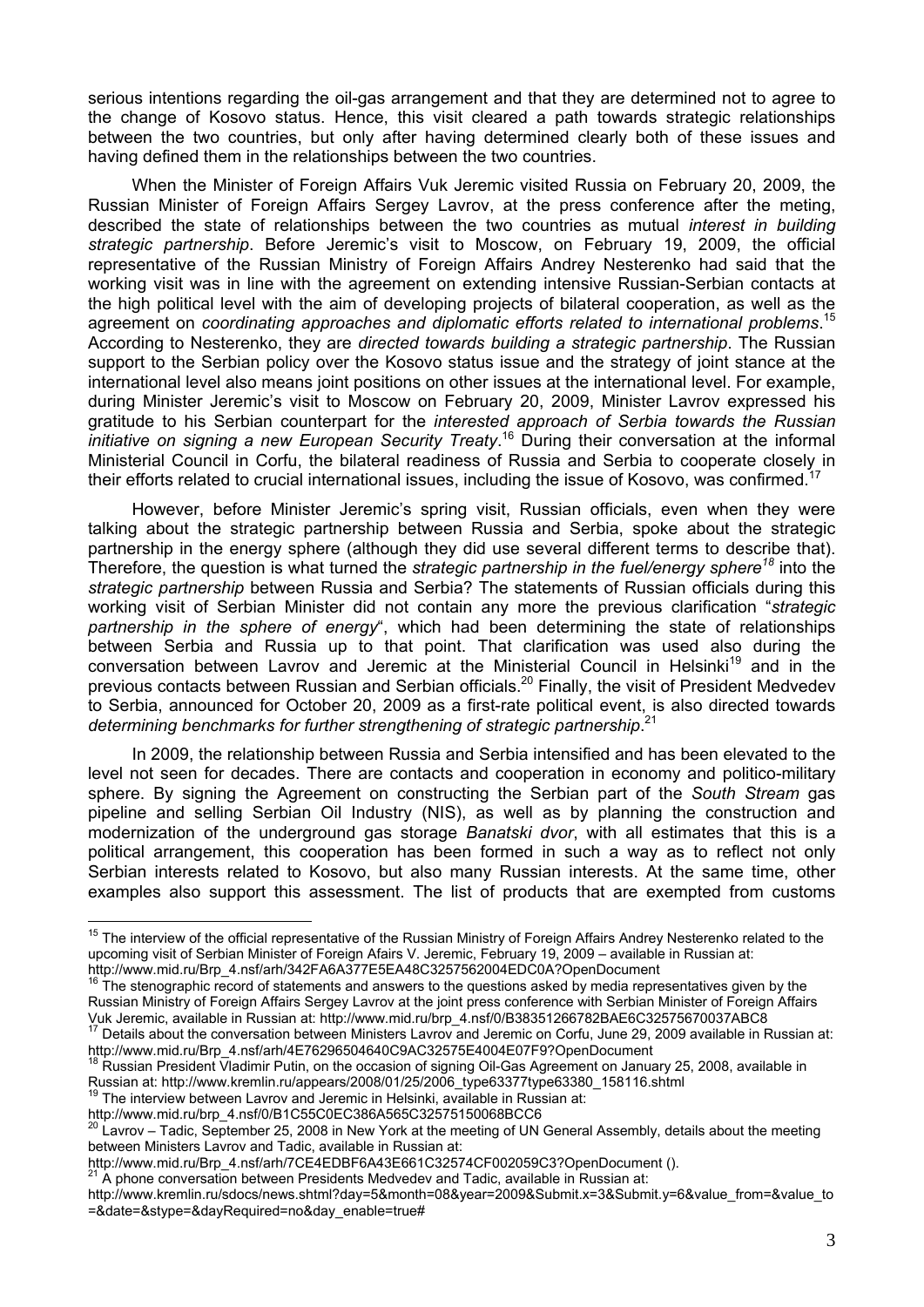duties or with reduced customs duties specified in the Treaty on Free Trade has been expanded.<sup>22</sup> It is expected that, in addition to the Moscow Bank, some other major Russian banks will come to Serbia, such as Gazprom bank. This will facilitate the expansion of Russian business in Serbia. Serbia requested a loan from Russia in the amount of one billion US dollars, which is being considered, but it is believed that it will be granted.<sup>23</sup> Besides, after many years of delay, the overhaul of the hydroelectric power plant Djerdap I should start and it should be performed by the Russian company *Siloviye Mahsini*. Since April 2009 the Russian engineers have been removing the bombs from the period of NATO bombing.<sup>24</sup> Also, the repair of weapons and military equipment of the Army of Serbia, mainly of Russian origin, is underway.

The conclusion emerges that before the end of 2008 and ratification of the Oil-Gas Agreement the Russians had not spoken about the strategic partnership in the same way as they began to speak after the ratification. Also, a series of previously mentioned changes occurred only after Serbia and Russia had established the foundations of their strategic partnership, which could not be only trade, investments and cooperation related to the status of Kosovo, because these are primarily Serbian interests. It was necessary to build in the strategic partnership Russian interests as well. Russia clearly stated that it is the cooperation related to oil/gas, under the terms and conditions that were finally agreed upon, and cooperation at the international level.<sup>25</sup> From that point on we can speak indeed about the strategic partnership.

Hence, presently we can separate three determiners of strategic partnership between Russia and Serbia: (1) Russian support to Serbian policy related to the status of Kosovo; (2) coordination of positions of the two countries regarding other international issues; (3) Unimpeded implementation of strategic economic projects such as the *South Stream* Project and the entire oilgas arrangement between Russia and Serbia.

#### **Kosovo Status Issue: the Russian Position**

From the beginning of talks related to the status of Kosovo, Russia's standpoint was that the solution must be reached with the consent of both parties "without artificial deadlines".<sup>26</sup> The proclamation of independence followed when it became clear that Russia was not going to yield and that the independence of Kosovo would not be verified by the UN Security Council. The Kremlin has always pointed out its support to the Serbian policy of defending the principle of territorial integrity and sovereignty. However, it has often been interpreted in Serbia as supporting and defending Serbia, which has never been the intention of Russian officials. The Russian position about the Kosovo's status issue was precise: Russia was defending the principle of territorial integrity and sovereignty, and not Serbia as a state. Defending this principle, Russia has been supporting the current Serbian policy related to the status of Kosovo, but it has not been defending Serbia. It would be difficult to imagine a situation in which Russia would provide any political or military assistance if Serbia tried to defend its territorial integrity in Kosovo using military

<sup>22</sup> Ratified – *Official Gazette of FRY* – International Treaties, No. 1/2001. Pursuant Article 4, Paragraph 2 of the Agreement between the Federal Government of the Republic of Yugoslavia and the Government of Russian Federation, which provides that the signatory parties shall adjust the exceptions from the regime prescribed by Article 1 of this Agreement, that shall be applied on the basis of bilateral protocols signed by the signatory parties in accordance with their national legislations, at the seventh meeting of the Working Group for Improving Trade and Economic Cooperation and Enhancing Trade Mechanism between the Republic of Serbia and Russian Federation, the Protocol of Exceptions on Free Trade Regime was signed in Belgrade on April 3, 2009, but it is not clear whether it is subject to new ratification or it will be applied directly on the basis of signatures of the Working Group members.<br><sup>23</sup> The Russian Ambassador in Serbia Aleksandar Konuzin,<br>http://www.b92.net/info/vesti/index.php?yyyy=2009&mm=08&dd=06&nav category=1

 $^4$  According to the data of the Russian Ministry for Emergency Situations, in the period from April 6 – August 12, the specialists from the High Risk Rescue Operation Centre within this Ministry searched 539,413m2 of the territory and they plan to search the additional 418,000 m2. They found 177 explosive devices. Available in Russian at: http://www.mchs.gov.ru/portal\_news/detail.php?ID=22992

As soon as during his visit to Belgrade on October 9, 2007, Aleksey Miler, the Head of Gazprom said that "our entire business cooperation is a part of one complex project i. e. we consider our participation in the privatization of NIS to be a part of strategic cooperation with Serbia", Vreme, October 18, 2007. **<sup>26</sup>** Russia opposes artificial deadlines for Kosovo settlement, Ria Novosti 17:2521/06/2007:

http://en.rian.ru/russia/20070621/67606516.html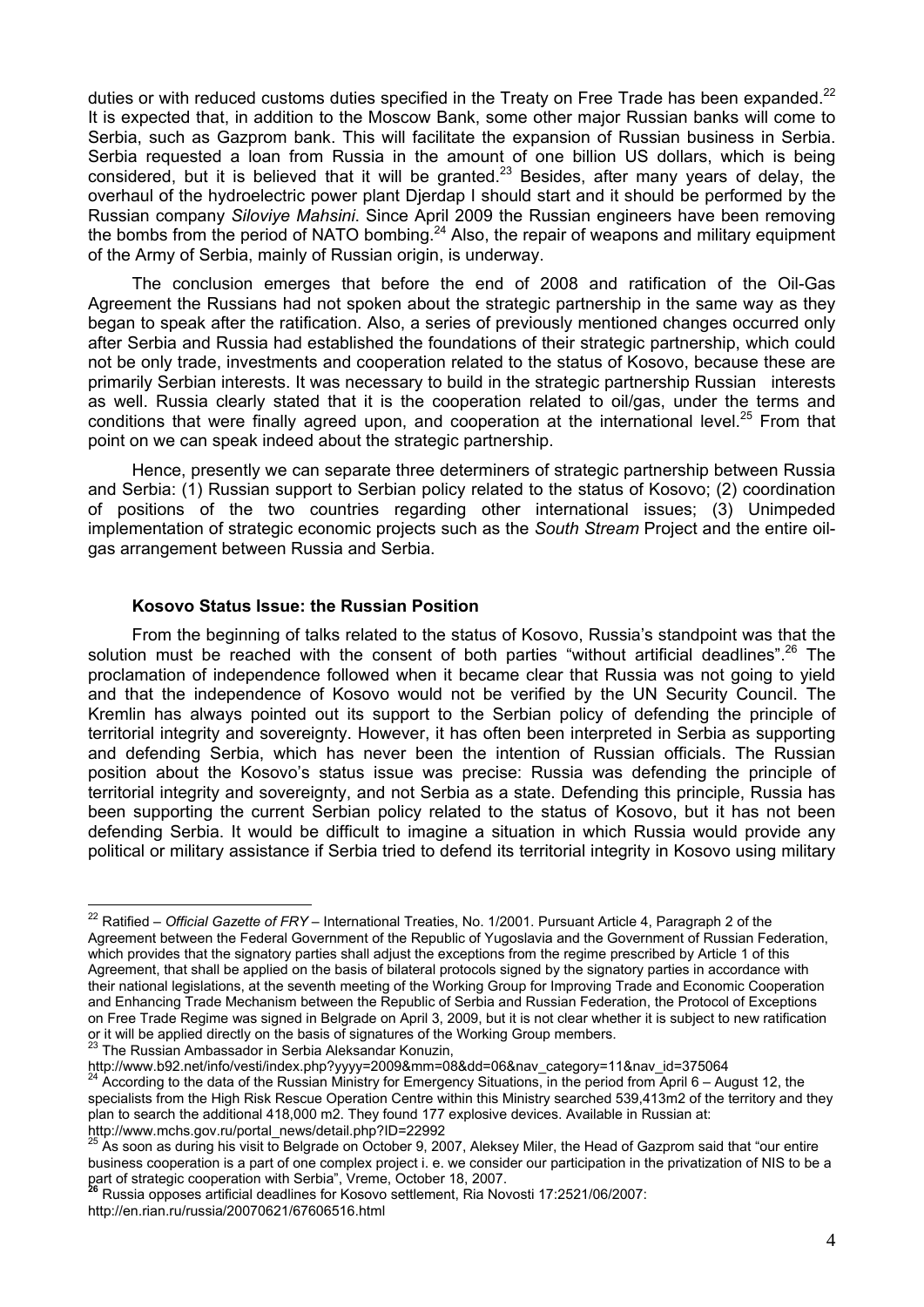force or applying more intensive political measures (for example, economic sanctions against Kosovo).

As soon as in 2003 Russia withdrew its troops from Kosovo, with the explanation that further presence of Russian soldiers would only be used as justification for the developments considered by Russia to be wrong.<sup>27</sup> This stance practically released Russia from liability to be included in the issues related to the status of Kosovo and life of minorities, and released Russia from the costs of that operation. Russia withdrew to the level of discussion about the principles in the international bodies, bilateral and multilateral fora. This move had been done even before the policy related to the options of future status of Kosovo had been formulated and before the framework for the independence of Kosovo that followed after the outrage on March 17, 2004 was established. Namely, at that time the previous approach *standards before status* was transformed into a slogan rather than a policy.<sup>28</sup>

However, Russia kept its Chancery in Pristina and active cooperation with UNMIK, along with several policemen who worked in the corpus of UNMIK police. Russia was also included in the consultations related to the final status of Kosovo. Nevertheless, its standpoint that the parties have to reach an agreement without deadlines was not supported by the states of transatlantic community, primarily by Washington. Since the beginning of establishment of Kosovo independence, Russia has given certain diplomatic support to Serbia, which has been increasing over time and which resulted in postponing the proclamation of independence for a short period of time. The Russian position has all the time been interpreted as the necessity of respecting the international law, Helsinki Final Act 1975, and principles of sovereignty and territorial integrity.

Until August 2008 Russia covertly, and since then openly, had a completely different approach towards Georgian provinces Abkhazia and South Ossetia. Following the military intervention that took place 8–12 August and the defeat of Georgian forces that entered South Ossetia, as well as their expulsion from the Kodori Gorge in Abkhazia, on August 26, 2008 Russia recognized the independence of these two Georgian provinces. In doing that, Russia emphasized that Georgia had committed a crime with its treacherous assault on Tskhinvali<sup>29</sup> thus itself annulling its territorial integrity.<sup>30</sup> In addition, Georgia (unlike Serbia) attacked South Ossetia while the negotiations under international auspices were ongoing. The Russian argument for the recognition of these two Provinces is that it is the method of providing security in these "Republics". Furthermore, many Russian arguments in the favour of independence of Abkhazia and South Ossetia, *mutatis mutandis,* are the arguments provided by the transatlantic community in the case of Kosovo, which is a kind of Russian response to ignoring in relation to Kosovo. Faced with the accusations of being inconsistent in its interpretation and application of international law, since in the case of Kosovo Russia took a completely opposite stance, Russia explained that it was *true*  that the cases of Kosovo and Abkhazia and South Ossetia could not be compared because Serbia had not attacked Kosovo the way Georgia attacked South Ossetia, and therefore the case of South Ossetia was *sui generis*, and it was not equal to the case of Kosovo.<sup>31</sup> The words of President Medvedev are the following:

*Our colleagues told me more than once that the case of Kosovo is unique, as lawyers say casus sui generis. OK, if that case is unique, than this case [of Georgia] is also unique.32*

<sup>&</sup>lt;sup>27</sup> Press statements and answers to questions related to the outcome of the meeting with the Prime Minister of Serbia Vojislav Kostunica. The text is available in Russian at: http://www.kremlin.ru/text/appears/2004/06/65300.shtml<br><sup>28</sup> Kai Eide's Report – Comprehensive Review of the Situation in Kosovo. Available at: http://www.ico-kos.org

working session of the Annual Security Conference OSCE, on June 23, 2009. "OSCE approaches and work in the field of early warning, conflict prevention and management, crisis management and post-conflict rehabilitation", Vienna, June 23, 2009 - available in Russian at:

http://www.mid.ru/Brp\_4.nsf/arh/CE6A9D086155121CC32575E00055A9EA?OpenDocument

<sup>&</sup>lt;sup>30</sup> See also the Announcement of the Russian Ministry of Foreign Affairs dated August 25, 2009, available in Russian at: http://www.mid.ru/brp\_4.nsf/0/4107A0E2642142ABC325761D0022E2AA

Sergey Lavrov, Face to face with USA: Between non-confrontation and convergence, Journal Profile, No. 38, October 2008, available in Russian at:

http://www.mid.ru/Brp\_4.nsf/arh/B3C8684DEA14B242C32574E1002FD07B?OpenDocument

**<sup>322</sup> Medvedev defends the solution of two Republics (Медведев отстаивает решение о двух республиках),** 

http://news.bbc.co.uk/hi/russian/russia/newsid\_7583000/7583005.stm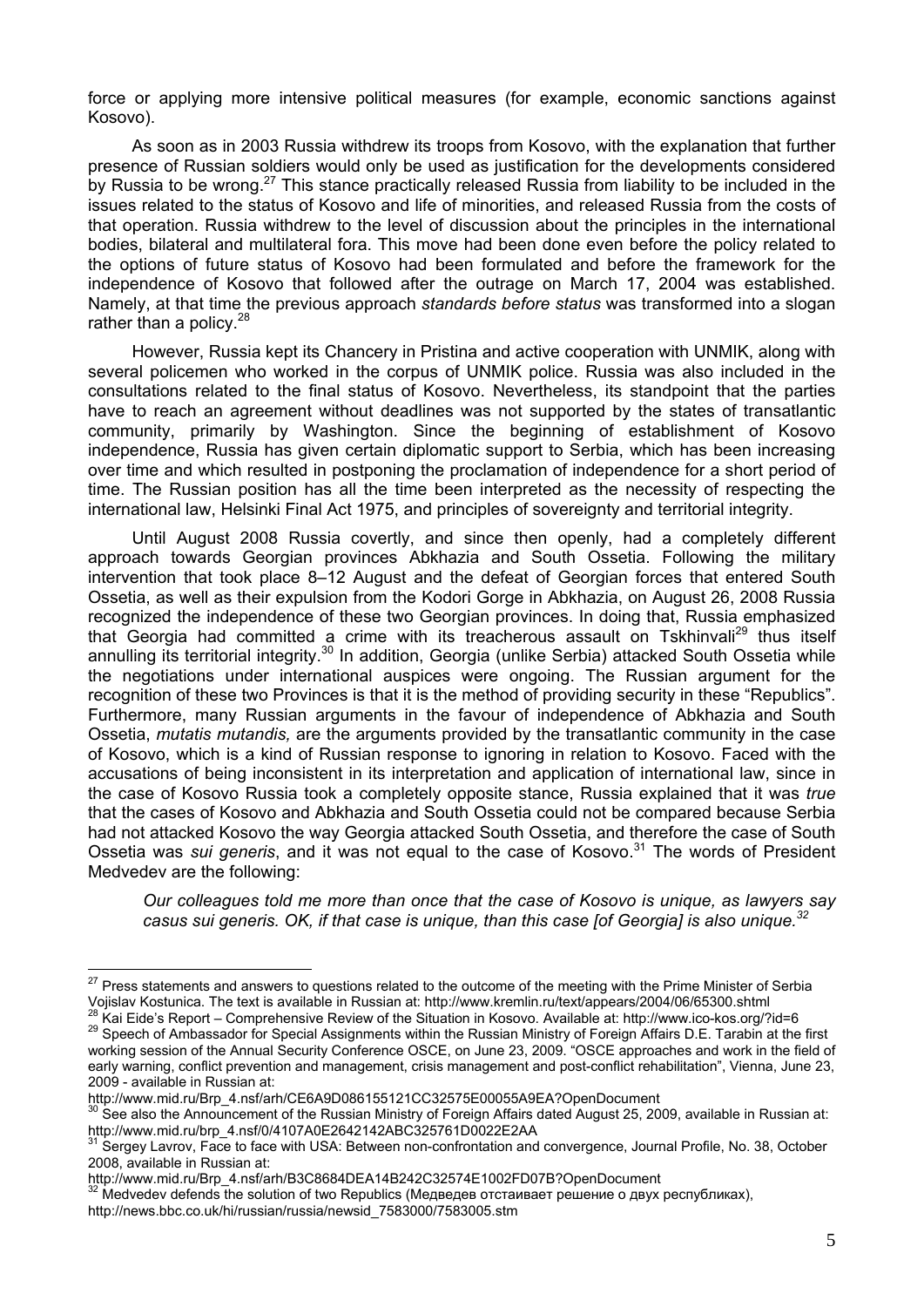### **Two different cases or two standards for the same case: Kosovo and Georgian Provinces Abkhazia and South Ossetia**

The Russian leadership has all along been comparing the cases of Kosovo and renegade Georgian provinces. According to Russia, the issue of Kosovo status and unilateral declaration of independence recognized by the majority of transatlantic community members was a *precedent*, which is also valid for Abkhazia and South Ossetia. Many post-Soviet states, such as Ukraine, Azerbaijan, Georgia, Moldavia, Central Asian states, do not even consider recognizing Kosovo, but neither do they consider recognizing Abkhazia and South Ossetia. Such stance is opposite to the efforts of transatlantic community invested in proving that the case of Kosovo is *sui generis*, unique and that it cannot be applied to other conflicts.33 Precisely that attitude of treating Kosovo as *sui generis* case and ignoring the Russian position towards Kosovo in the last ten years motivated Russia to create a new *sui generis case* - Abkhazia and South Ossetia.

The refusal of Russia to recognize Kosovo as well as its diplomatic and political support to Serbia, along with its diplomatic, political and economic support to Georgian provinces whose majority population, like Kosovo Albanians, requested independence from Georgia after the armed conflict, raise an issue of consistency of The Russian policy in relation to ethnic conflicts. If one compares the images from these two cases, the result is mixed. In spite of a series of similarities between them and Kosovo, referred to by Russia, there is a series of differences, referred to by the Western countries. Finally, little essence remains, except that real interests prevailed over principles and law.

However, it is necessary to compare both the interests of transatlantic community to recognize the independency of Kosovo as well as the interests of Russia to recognize Abkhazia and South Ossetia. Only then are we going to have a complete outlook at developments and outcomes of these events that marked the beginning of 21st century.

According to the data of the International Crisis Group some eight thousand people died in the 1992–1993 war in Abkhazia.<sup>34</sup> It ended in 1994 with the Moscow Agreement, which established the separation line between the conflicted parties and the political format for negotiations. In 1994, the negotiations began under the auspices of the United Nations and lasted until May 2009 when they ended in a total failure and when the UN Peacekeeping Mission in Abkhazia, Georgia ended with its withdrawal. Although the format for negotiations still exists through the so-called "Geneva Process" among Georgia, Russia, Abkhazia and South Ossetia, dealing with the security and return of the displaced, the United Nations do not have the field mission any more. Since the very beginning, Russia had deployed its peace contingent in the so-called zone of conflict between Abkhazia and Georgia, which was under the peace operations mandate of the Commonwealth of Independent States (CIS) supported by the United Nations. Until 2007 Abkhazia was completely integrated into the Russian economic system and totally dependent of Russia. Russia began to grant its passports to the inhabitants of Abkhazia and almost all inhabitants of non-Georgian ethnic background obtained those passports by 2007. Two months after the Kosovo's declaration of independence on March 2, 2008 Russia officially withdrew from the sanctions imposed in 1996 on Abkhazia by CIS and established formal relationships between Russia and *de facto* authorities of Abkhazia (and South Ossetia)<sup>35</sup>. At the same time, it should be mentioned that Abkhazia continuously enjoyed the support of informal Russian circles, but also the formal ones such as the political and economic support of the Moscow City, with its long-term Mayor Yuri Luzhkov. For example Russia was almost always paying pensions to the inhabitants of Abkhazia. The consequence of these facts was that Georgia, but also some other transatlantic community states, since 2004 have not considered Russia to be a fair mediator, but the party to the conflict.

 $33$  See Bruno Coppieters, The Recognition of Kosovo: Exceptional but not Unique, Readings in European Security, Centre for European Policy Studies, International Institute for Security Studies, Geneva Centre for the Democratic Control of Armed Forces & Geneva Centre for Security Policy 2009.

<sup>&</sup>lt;sup>34</sup> Report "Abkhazia Today" available at http://www.crisisgroup.org/home/index.cfm?id=4377&l=1<br><sup>35</sup> Press release of the Russian Ministry of Foreign Affairs:

http://www.ln.mid.ru/Brp\_4.nsf/arh/79C58F476CAEC4E8C32574040058934C?OpenDocument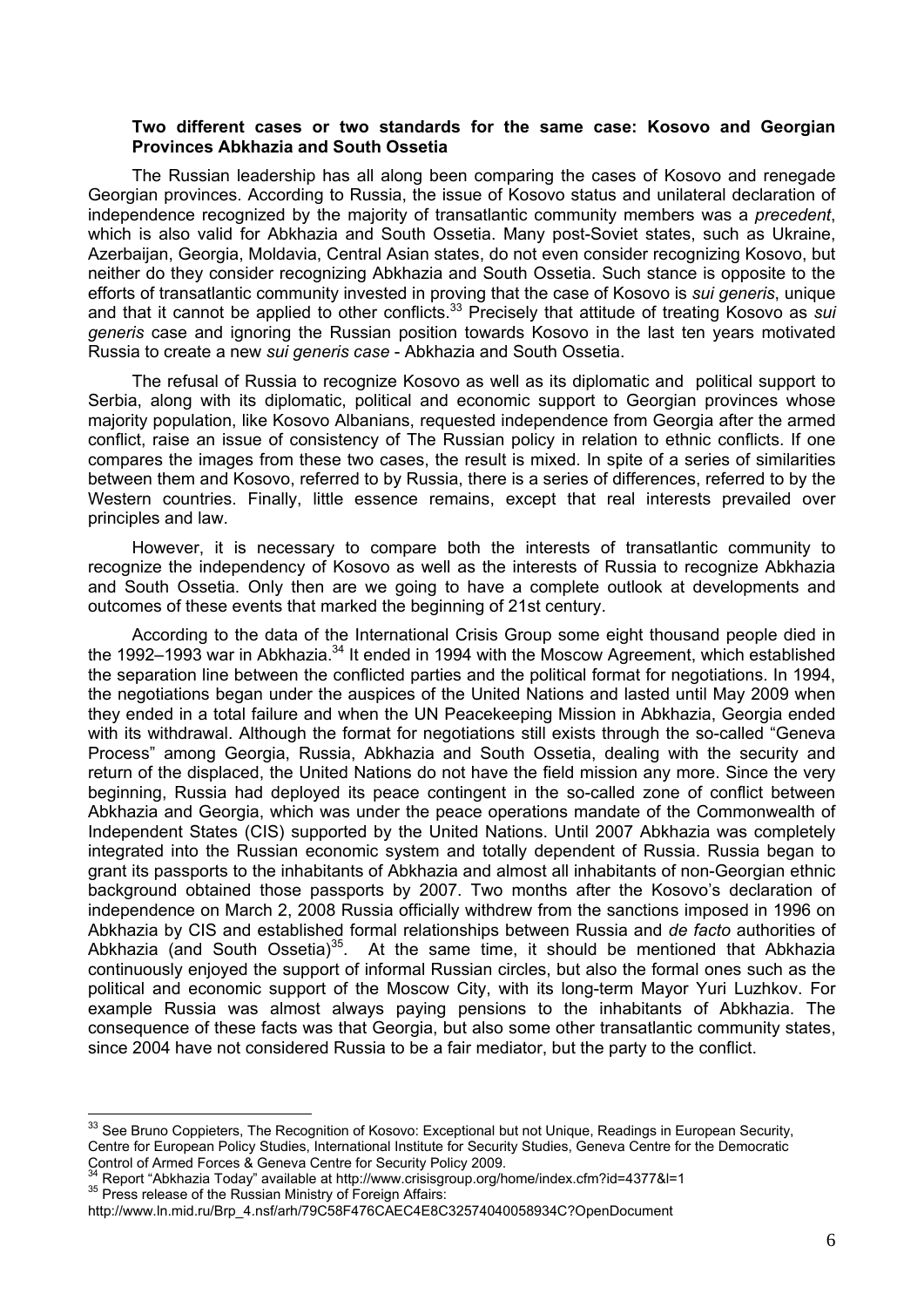According to the data of the International Crisis Group the conflicts in Abkhazia resulted in 239,000 displaced Abkhaz inhabitants, predominantly Georgians who used to constitute an ethnic majority in that Autonomous Province before the conflict, i. e. the total of 46% of all Abkhaz population. *De facto* Abkhaz authorities in 1999 allowed the limited return of Georgians in Gali Region, at the border with Georgia (some 45-50 thousand people), but they kept their position that the majority of Georgians could not be allowed to return *because the 1992 war disaster would be repeated*36. The recognition of Abkhazia happened despite the fact that more than a half of the population had been expelled from Abkhazia (46% of Georgians and an additional small percentage of people belonging to other ethnic groups who escaped at the very beginning of the conflict).

The events in South Ossetia did not essentially differ from the events in Abkhazia. The 1991 – 1992 conflict did result, though, in fewer victims – some 1,000 persons were killed. The 1993 International Framework for Negotiations was under the auspices of the Organization for European Security and Cooperation. Within the framework of the so-called Joint Control Commission, a body consisting of the representatives of The Russian Federation, Georgia, South Ossetia authorities and North Ossetia authorities, no essential progress resulted from negotiations during the entire "frozenness" of this conflict. The Russian Federation had its troops deployed also in this territory, under the mandate of ICS as well.

When Georgia failed in all its attempts to change the negotiating format which was dominated by Russia and that had no perspective for achieving results in the favour of its territorial integrity $37$ , President Saakashvili decided in favour of a military action. The action ended in failure, and that raised numerous questions related to the conduct in war by all participants and in particular by the troops that belonged to the unofficial authorities of South Ossetia. The conflict ended with the mediation of French President Sarkozy who negotiated the principles of cease-fire and the beginning of a new negotiation process. Russia and Georgia have never signed identical versions of these principles, but in the field they had a practical effect of stopping the conflict and Russian advance within Georgia. Until October 10, 2008 Russian forces withdrew from almost all parts of Georgia outside of South Ossetia. The entire Georgian population was also in this case exiled from South Ossetia and their property was mainly destroyed.<sup>38</sup>

Regardless of whether the cases of Kosovo, Abkhazia and South Ossetia are going to be considered precedents or not, the fact is that these cases have both many similarities and huge differences. In both conflicts until August 2008 Russia supported the principle of Georgian territorial integrity and voted for each UN Security Council resolution and each OSCE Permanent Council's solution that were confirming that integrity. In practice, Russia supported the inhabitants of these two Georgian regions by granting the citizenship of The Russian Federation, which annulled all needs of this people to be a part of Georgia or to go to Tbilisi. Russia was giving them also practical support in the form of money, trade, open and half-open borders, etc. Russia used to justify this double track with humanitarian reasons and need to help the population of these regions who found themselves in an unsupportable situation due to the stubborn policy of Tbilisi.

Both of these two conflicts in Georgia should be viewed in the context of Russian need to keep its influence in the territory of South Caucasus. The Georgian striving towards NATO with the potential accession to NATO would leave Russian military forces in Armenia isolated. Besides, the alternative corridors for the transportation of energy resources – oil and gas from the Sub-Caspian region and Central Asia would become open and free of any Russian influence. After the conflict in 2008 and unanimous support to Georgia, given in more or less firm form, by the states of transatlantic community, Georgia made it clear that it was going to withdraw from CIS, which would have terminate the mandate of Russian forces in Abkhazia and South Ossetia. Russia decided to recognize its independence partly because, of the mentioned realpolitik arguments, and partly

http://www.apsny.ru/apsnynews/apsnynews.php?mode=more&more=13626

 $36$  Interview of de facto President of Abkhazia Sergey Bagapsh - available in Russian at:

Since the first half of 2007 Georgia has advocated for the change of negotiation format according to the principle 2+2+2, OSCE and EU + Russia and Georgia + authorities of South Ossetia and parallel Provisional Administration of

 $38$  Detailed information about the events can be found at the Internet sites of Human Rights Watch:

http://www.hrw.org/en/europecentral-asia/georgia, and Amnesty International http://www.amnesty.org/en/region/georgia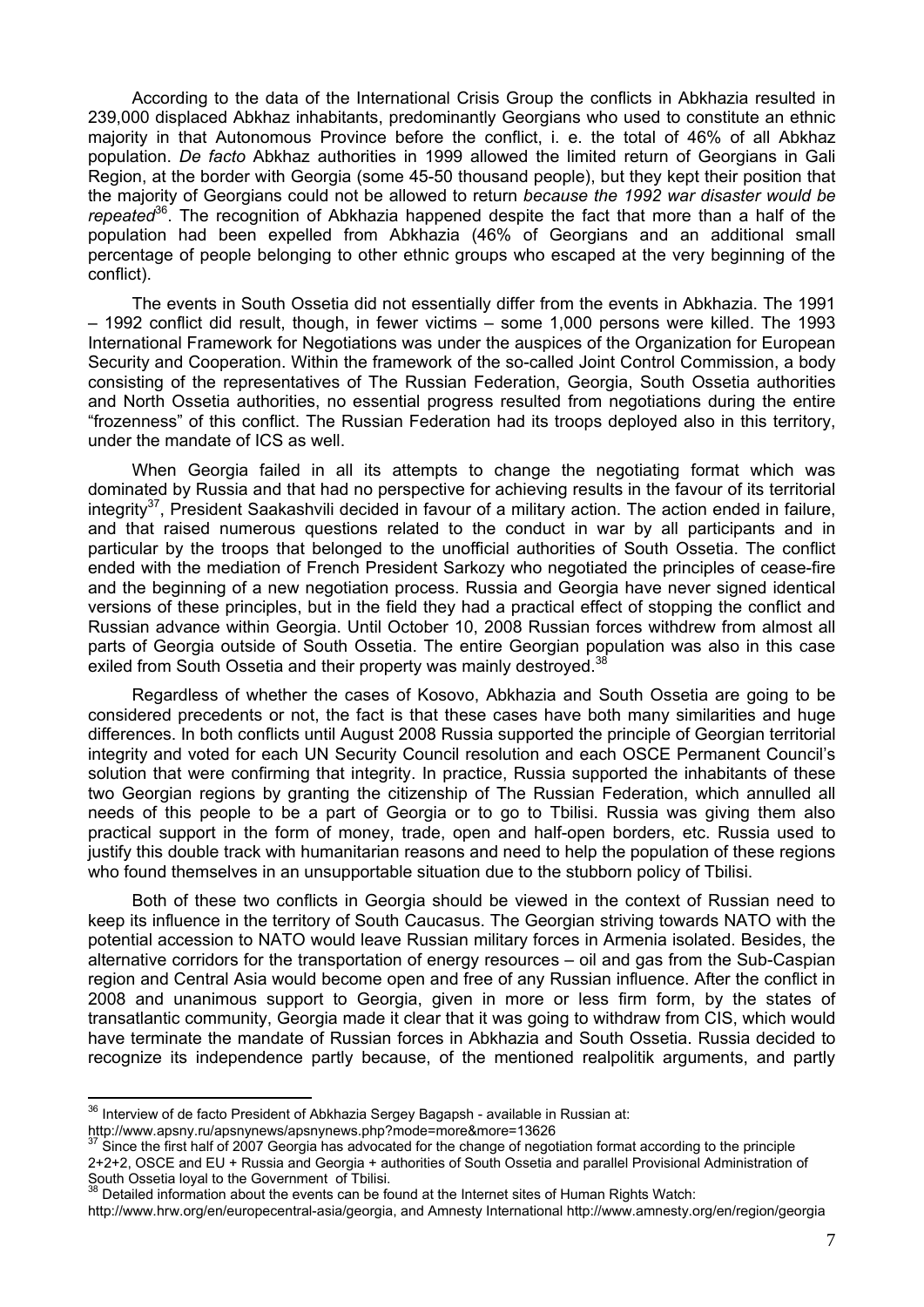because Russia needed to keep the presence of its armed forces in those territories and consequently its influence in these regions. Ever since, Russian soldiers have stayed in these two regions on the basis of agreement that Russia concluded with Georgia after its recognition. Therefore, Russian interests have evidently prevailed over the principles of preservation and protection of the territorial integrity of each country.

After the recognition of independence of Kosovo – an autonomous province of the sovereign country, Russia took a stance that the notion of state sovereignty and territorial integrity has now become completely relative. A doubt emerged that the weakening of sovereignty principle could have adverse effect on the territorial integrity of Russia itself, taking into account its problems in North Caucasus.<sup>39</sup> For that reason, from Russian perception of international relations the only option was the demonstration of force. This is, among other things, one of the main reasons why Russia opposes so strongly the enlargement of NATO, which is not seen directly as a military threat, but as something that largely narrows political options, including the option of force, in the case of instable North Caucasian Republics – Chechnya, Ingushetia, Dagestan as well as other Republics. These North Caucasus Republics have violent elements, and even terrorists, who advocate for the independence of these Republics from Russia. The presence of NATO on the unstable parts of the Russian border is something quite different from the presence of NATO on the Baltic borders that are stable from the Russian point of view.

The Russian response to the recognition of Kosovo's independence, mindful and consistent until August 2008, when Russia had strong principled position based on the international law and practice, became relative with the changed policy of the Kremlin. Its *moral high ground was* shattered and this consequently affected its capability of influencing and convincing anyone about the need to respect the principles of territorial integrity and sovereignty of Serbia in relation to the Kosovo case. Even the closest Russian partners, Shanghai Cooperation Organization and the members of the Collective Security Treaty Organization, which include some of the closest The Russian allies, such as Belarus, Kazakhstan, Kirgizstan and Armenia, did not follow Russia and did not recognize Abkhazia and South Ossetia. One year after the August events, the independence of those provinces was not officially recognized by any state except Nicaragua, although with uncertain internal consequences for that country.

### **Impact and Consequences**

 $\overline{a}$ 

Despite the announcement from Washington that it wants to "reset" the relationships with Russia and in spite of freezing the prospects for NATO membership for Georgia and Ukraine, the issues of Kosovo, South Ossetia and Abkhazia remain where they are without any perspective for change. In fact, following the principles of realpolitik and intervening in Georgia, Russia drew some "red lines", prevented the integration of Georgia and Ukraine into NATO and put into question the possibility for alternative routes of supplying energy resources through Georgia. In doing so, it seems that Russia has been following its previously defined doctrine of privileged interests.<sup>4</sup>

On the other hand, the recognition of Kosovo's independence was supported by a significant number of states, although not by the majority of the UN member states. Nevertheless, many countries in whose integration processes Serbia would like to enter, opted to support the separation of Kosovo. The interest of these states in the recognition of Kosovo, even in spite of the USA's obvious desire to develope the best possible relationships with the demographically youngest nation in Europe – Albanians, still lies primarily in the stability of this part of Europe and the need for integrating this part of Europe into the European Union, which is in line with the aspirations of the majority of Serbian citizens.<sup>41</sup> Therefore, the reasons of transatlantic community

 $39$  For the information about the situation and conflict in North Caucasus see: http://www.kavkaz-uzel.ru/articles/139142, also, *Gregory Shvedov,* Caucasus – Confrontation or Cooperation, First Report within the Project of Monitoring Russia – Serbia Relations, http://www.isac-fund.org/publishing.php#analysis

<sup>40</sup> In the interview given to the First Channel on August 31, 2008 President Medvedev said that Russia had regions of privileged interest as well as other states with which Russia had had traditionally friendly and special relations. Those regions do not necessarily border Russia. Available in Russian at:<br>http://www.kremlin.ru/appears/2008/08/31/1917 type63374type63379 205991.shtml

<sup>&</sup>lt;sup>41</sup> Report of International Crisis Group, Breaking the Kosovo Stalemate: Europe's Responsibility Europe Report N°185 21 August 2007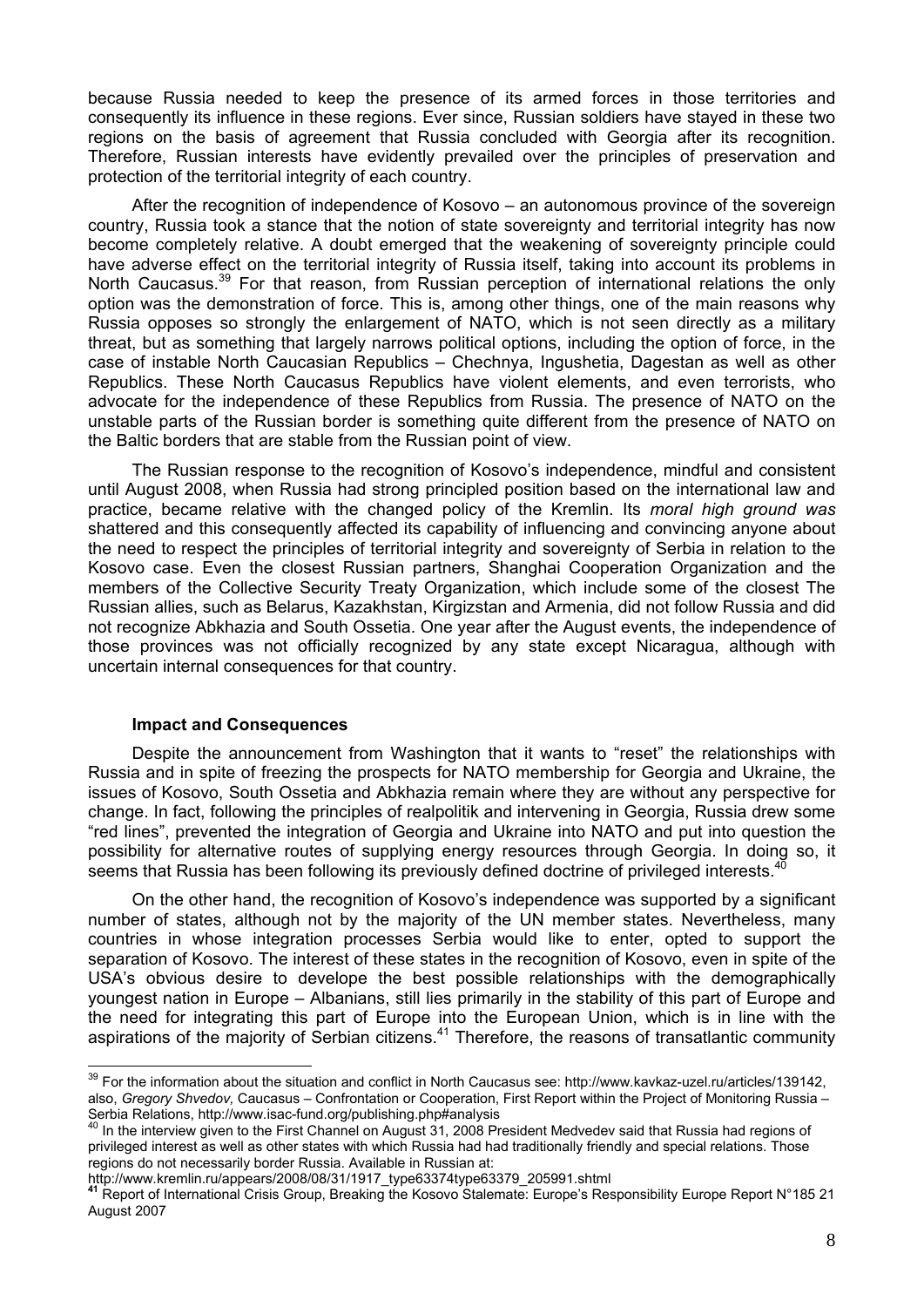and Russia to act in connection with the issues related to the status of Kosovo and Georgian provinces Abkhazia and South Ossetia are essentially different. While the Russian reasons for the recognition of Georgian provinces imply Russian interests, the reasons of transatlantic community are based on striving towards common interests – true, with many contradictions.

It can be concluded that Russian policy related to Kosovo has at least two sides of the same coin. One side is a political and diplomatic support to Serbia, traditionally in good relationships with Russia, the country where Russia, and particularly the Russian people are so popular, as a result of traditional and very often mythical ideas about friendship, Pan-Slavism and Orthodoxy. Hence, Russia gets the opportunity to successfully defend its business and political interests in South East Europe, particularly in Serbia, after the whole decade of democratic changes in Serbia.<sup>42</sup> At the same time, if we analyze a range of relationships between Russia and transatlantic community, we shall identify a series of problems and misunderstandings, with the issue of Kosovo and Georgian provinces being only one of them, positioned rather low at the scale of importance. Both Russian and transatlantic community officials are aware that the issues of disarmament, on Conventional Forces in Europe Treaty, energy security and the regulation of Iran and North Korea nuclear programmes, as well as the stabilization of Afghanistan, which all require the cooperation of Russia, are far more important than the issue of these territories.

Therefore, it is possible to talk about Russian "support" to Serbia, but not about "Russia's defence of Serbia". That support, although existing, is conditional and relative. It is conditional because Russia advocates for a legal solution to territorial and ethnic conflicts in the Euro-Atlantic territory, except in case when the vital Russian interests are seriously jeopardized, when, as Kremlin showed in Georgia, it is possible to diverge from these principles following the example of transatlantic community in relation to Kosovo. This Russian approach is far from the present Serbia's position "not to recognize Kosovo ever". Russia sends a message that the independence of Kosovo from Serbia is possible under appropriate conditions, for example, such as the ones legally defined in a new European Security Treaty, which Russia advocates for.<sup>43</sup> Hence, the insisting of Russia to solve the Kosovo's status issue by reaching a mutual agreement is only its temporary diplomatic stance, until the moment when these legal conditions are agreed upon, with or without Serbian consent. The Russian support is also *relative* because with its *mirror action* in Georgia, Russia admitted that even without legally binding and defined principles, if certain adequate conditions are met, such as the attack of central authorities the principles of sovereignty and territorial integrity can be made relative and even annulled, and the right of Abkhaz and Ossetian people to self-determination can be prioritized. Namely, immediately after signing a recognition decree, President Medvedev said that Russia respected all the principles of Final Helsinki Act, whereas  $3^{rd}$  and  $4^{th}$  principles imply territorial integrity of states and  $8^{th}$  principle refers to equal rights and self-determination of peoples: <sup>44</sup>

*Tbilisi made its choice during the night of August 8, 2008. Saakashvili opted for genocide to accomplish his political objectives*. (...) *The peoples of South Ossetia and Abkhazia have several times spoken out at referendums in favor of independence for their republics.* (...)

*A decision needs to be taken based on the situation on the ground. Considering the freely expressed will of the Ossetian and Abkhaz peoples and being guided by the provisions of the UN Charter, the 1970 Declaration on the Principles of International Law Governing Friendly Relations Between States, the CSCE Helsinki Final Act of 1975 and other fundamental international instruments, I signed Decrees on the recognition by the Russian Federation of South Ossetia's and Abkhazia's independence. (...) it represents the only possibility to save human lives.<sup>45</sup>*

http://www.crisisgroup.org/home/index.cfm?id=5018&CFID=13514066&CFTOKEN=32288909

<sup>42</sup> See Pavel Kandelj, «Балканизация» Европы vs «европеизация» Балкан, 15-06-2008, "Россия в глобальной политике". № 3, Май - Июнь 2008, *П.Е. Кандель – к. и. н., ведущий научный сотрудник Института Европы РАН.*<br><sup>43</sup> See President Medvedev's second principle at the conference of world politics in Evian, France.<br>http://www.

<sup>&</sup>lt;sup>44</sup> Available at: http://www.osce.org/search/?displayMode=3&lsi=1&q=helsinki+final+act&GO=GO<br><sup>45</sup> Statement by President of Russia Dmitry Medvedev, August 26, 2008, available at:

http://eng.kremlin.ru/speeches/2008/08/26/1543\_type82912\_205752.shtml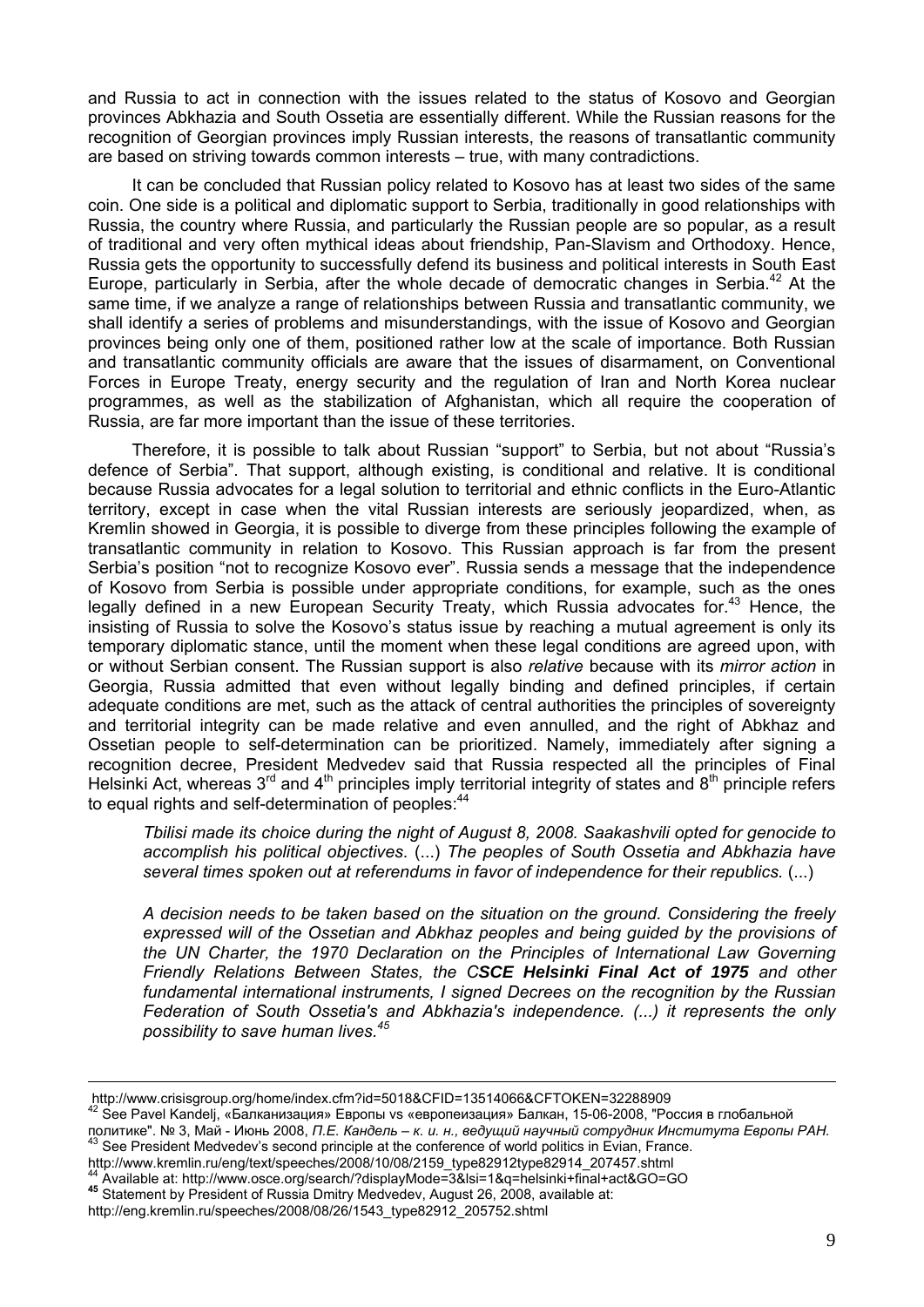Besides, the official Russian policy claimed that the recognition of independence was the only possible way for providing hard security of these Republics, implicitly giving one more argument in the favour of recognition of independence of certain territories in the world.<sup>4</sup>

Hence, using *mutatis mutandis* the same arguments as the members of transatlantic community in relation to the status of Kosovo, President Medvedev gave a reciprocal answer to the recognition of independence of the Serbian province. A recent statement of the Russian Prime Minister Vladimir Putin leads to even more obvious conclusion:

*The international legal subjectivity of Abkhazia and South Ossetia begins from the moment of their recognition by at least one of the actors of international relations (...) and therefore, the recognition of Russia is sufficient (...) from the moral-ethical point of view, the comparison between Kosovo, Kosovo precedent, and Abkhazia and South Ossetia is completely founded. There are no essential differences. In both cases there are ethnic conflicts and in both cases the violation of law occurred.<sup>47</sup>*

It is clear that following its realpolitik interests Russia recognized Abkhazia and South Ossetia. Russia did it by using the same arguments as the states of transatlantic community. However, in doing so, Russia relativized the principles referred to until that in relation to Kosovo. In addition, Russia continued relativizing both the international laws and the principles of Final Helsinki Act, which makes any further discussion related to Kosovo less consistent. And finally, by proposing the conclusion of new European Security Treaty and by including into that proposal the second principle of uniform solution to ethnic conflicts, Russia sent a message that the past should be left behind, the status quo should be kept and the future rules should be defined.

### **Russian Initiative for Concluding a New European Security Treaty**

The Initiative for concluding a new European Security Treaty was launched by President Medvedev in Berlin, on June 5, 2008, and then on the World Policy Conference held in Evian on October 8, 2008. On that occasion, he presented the basic principles of the new Treaty.<sup>48</sup> Originally vague idea assumed its form in October when Medvedev accepted, after the consultations with the French President Sarkozy, to discuss this initiative within the OSCE. Regardless of the principles, "baskets" and the OSCE history,<sup>49</sup> Russia claims that it is necessary to change the guarantees of so-called *hard security* since this is what failed in August 2008.

On the OSCE Forum for Security Cooperation, held in Vienna on February 18, 2009, Russian Deputy Minister of Foreign Affairs Aleksandar Grushko pointed out the significance of adopting a legally binding document that would be prepared by the member states and organizations such as NATO, EU and OSCE, but also Collective Security Treaty Organization (English: CSTO, Russian: ОДКБ) and Commonwealth of Independent States (CIS). This Treaty would, according to Grushko, tackle only "hard" security issues and would not deal with the "human dimension of security" (free election and human rights) or economic and environmental issues, thus excluding other two OSCE "baskets". In this way Russia formulated its priorities at the international level.

In this initiative Medvedev included also the need for harmonizing the principles for regulating ethnic and territorial conflicts in the Euro-Atlantic region (the second principle from the speech of D. A. Medvedev at the World Policy Conference in Evian, October 8, 2008).<sup>50</sup>

ITAR Tass, the meeting between the Russian Prime Minister Putin and President of South Ossetia Kokoiti, http://www.itar-tass.com/level2.html?NewsID=14271740&PageNum=0 , also http://news.mail.ru/politics/2853710 See also the RTS news, http://www.rts.rs/page/stories/sr/story/9/Srbija/116721/Putin+o+Kosovu+i+Abhaziji.html<br>
<sup>48</sup> Medvedev's speech at the World Policy Conference in Evian, France<br>
http://www.kremlin.ru/eng/text/speeches/200

 $\overline{a}$  $^{46}$  Press release of the Russian Ministry of Foreign Affairs from August 25, 2009 available in Russian at: http://www.mid.ru/brp\_4.nsf/0/4107A0E2642142ABC325761D0022E2AA

The three OSCE "baskets" are: the first is a politico-military dimension of security, the second is an economic and environmental dimension of security and the third one is a human dimension of security.

<sup>&</sup>lt;sup>50</sup> Firstly: affirm the basic principles of security in the Euro-Atlantic area, observing of international law, sovereignty, territorial integrity and political independence of the states as well as respecting all other principles deriving from the Statute of the UN; secondly: guarantee for uniform interpretation and observance of the principle, clearly defined in the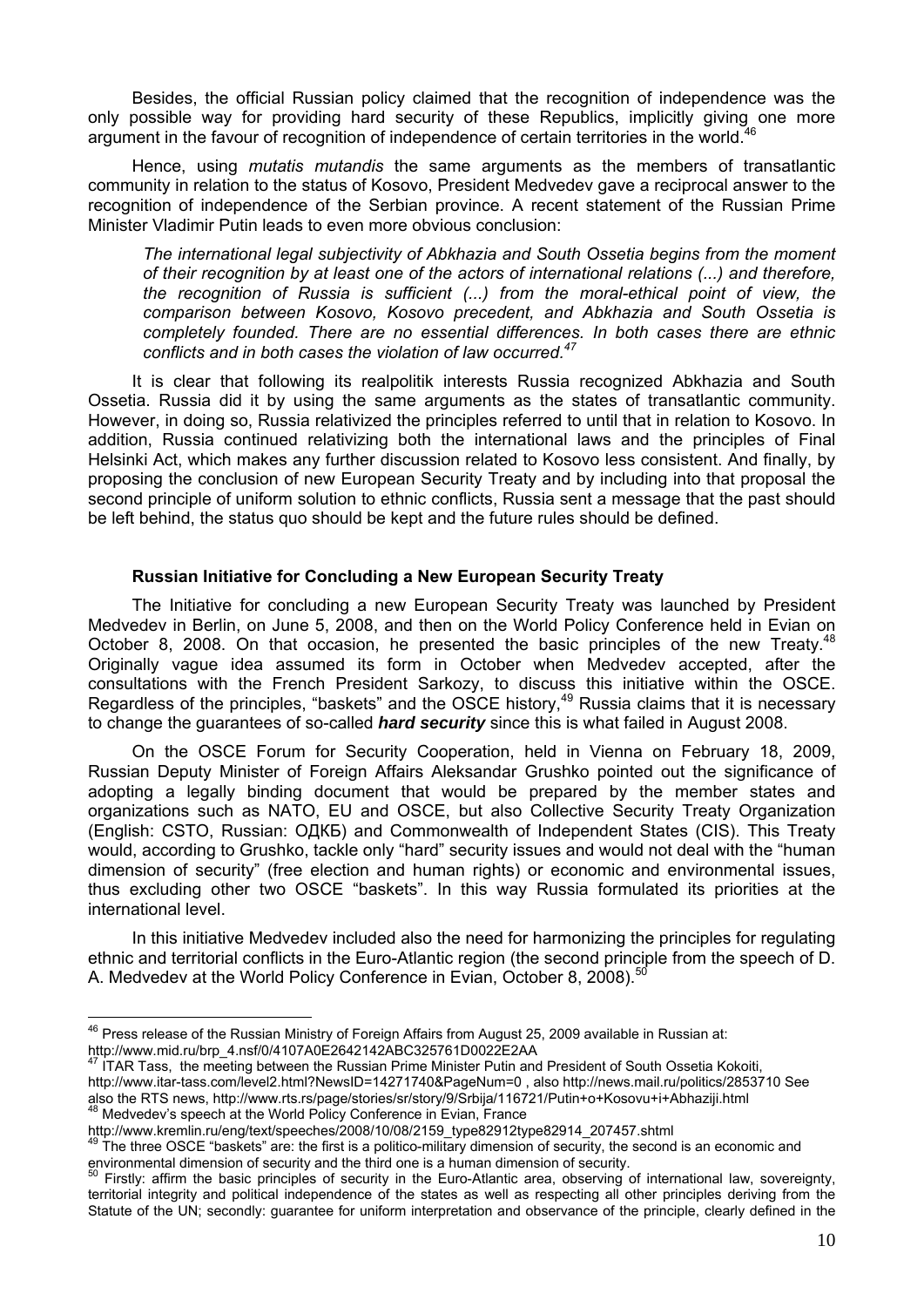At the Ministerial Council in December 2008, during the informal lunch, Minister Lavrov presented the need for a new European Security Treaty and reiterated the principles pointed out by President Medvedev in Evian. On the eve of the Informal Ministerial Summit on the Greek island Corfu, he spoke at the annual OSCE conference in Vienna: Overview of Challenges in the Field of Security on June 23, 2009.<sup>51</sup> Speaking about the atmosphere that requires changes of hard security system, Lavrov said that after the end of the *cold war,* the reason for divided Euro-Atlantic territory also ceased to exist; in his opinion this territory was created by gradually tearing off the parts of the former Warsaw Pact and approaching to Russian borders. Speaking about the principles that should be included in the new Treaty, Lavrov repeated the principles emphasized by President Medvedev in Evian, but he also broadened some of them. To the first principle that involved, *inter alia,* conscientious fulfilment of international obligations respecting the "political independence of states", Lavrov added non-intervention in internal affairs of the states. Thus, Lavrov pointed out dissatisfaction with the EU initiative for establishing "Eastern Partnership"<sup>52</sup>, or spreading of EU influence, according to Russia, to the Russian neighbouring countries and the states which Russia considers to be in its region of privileged interests. In addition, Lavrov also mentioned the necessity of respecting the right of every state to remain neutral, which may also refer to Serbia and its proclaimed military neutrality.<sup>53</sup> And finally, Lavrov pointed out the fourth principle according to which none of the military alliances can have an exclusive right to maintain peace and stability in the Euro-Atlantic region – a clear reference to NATO. Like his Deputy Grushko in Vienna, Lavrov emphasized the need for the uniform approach in solving conflicts, indirectly comparing Kosovo with Abkhazia and South Ossetia. At the end of his speech, Lavrov made it clear. If this vision of security cooperation in the Euro-Atlantic region is not achieved, we shall face a threatening "perspective of full re-nationalization or privatization of military-political security with all unwanted consequences deriving thereof". This point of view clearly reflects Russian position as well as long-term perspectives of the OSCE and consequently a Russian vision of security in the Euro-Atlantic region, which is, politically speaking, closely connected with the OSCE process.

OSCE Greek Chairmanship accepted to convene an informal Ministerial Council, the first of its kind, on the Greek island Corfu, on June 27-28, 2009. This event, which gathered the Ministers of Foreign Affairs of almost all OSCE member states, provided Russia with the opportunity to further elaborate its initiative. The reactions from this meeting were abstained. If we take into consideration that The Final Helsinki Act was drafted several years after Brezhnev's initiative and numerous meetings, different forums and formats, it is not surprising that for the time being the situation is still unclear. The Greek Minister of Foreign Affairs Dora Bakoyannis said in her opening remarks that the participants should yet agree about the "goal, content and framework of dialogue",

http://www.kremlin.ru/eng/text/speeches/2008/10/08/2159\_type82912type82914\_207457.shtml<br><sup>51</sup> The full text of the speech in Russian language: challenges for hard security in the Euro-Atlantic territory: the OSCE role in creating reliable and efficient security system. (вызовы жесткой безопасности в евро-атлантике роль обсе в создании устойчивой и эффективной системыбезопасности)

http://www.mid.ru/brp\_4.nsf/0/aded9c34ee795d2bc32575de003decd1

 $\overline{a}$ Treaty, of inadmissibility of using force or threatening to use force in the international relations; provide a single approach to the prevention and peaceful conflict settlement in the Euro-Atlantic region, that take into account the different sides' positions and strictly respect peacekeeping mechanisms; thirdly: equal security explained with three "No's" no ensuring one's own security at the expense of others. No allowing acts (by military alliances or coalitions) that undermine the unity of the common security space. And finally, no development of military alliances that would threaten the security of other parties to the Treaty Besides, according to President Medvedev, it is necessary to focus on militarypolitical issues today, given that nowadays the so-called hard security issues play a key role and taking into consideration that exactly in that field there is presently a lack of control mechanisms; fourthly: no state or international organization can have exclusive rights to maintaining peace and stability in Europe; fifthlyestablish basic arms control parameters and reasonable limits on military construction. Also needed are new cooperation procedures and mechanisms in areas such as WMD proliferation, terrorism and drug trafficking. Besides, it would be necessary to evaluate to which extent the previously established structures have been adequate. President Medvedev underlined that he did not suggest at all destroying or weakening what had been previously built, but more harmonized work based on uniform rules.

<sup>52</sup> Russia's Lavrov Lashes EU Over New 'Eastern Partnership' 22 March 2009, http://www.eubusiness.com/newseu/1237635122.1/

 $53$  Paragraph 6 of the Resolution of the National Assembly of the Republic of Serbia on the Protection of Sovereignty, Territorial Integrity and Constitutional Order of the Republic of Serbia, (Rezolucija Narodne skupštine Republike Srbije o zaštiti suvereniteta, teritorijalnog integriteta i ustavnog poretka Republike Srbije (Official Gazette of the Republic of Serbia - "Sl. glasnik RS", br. 125/2007);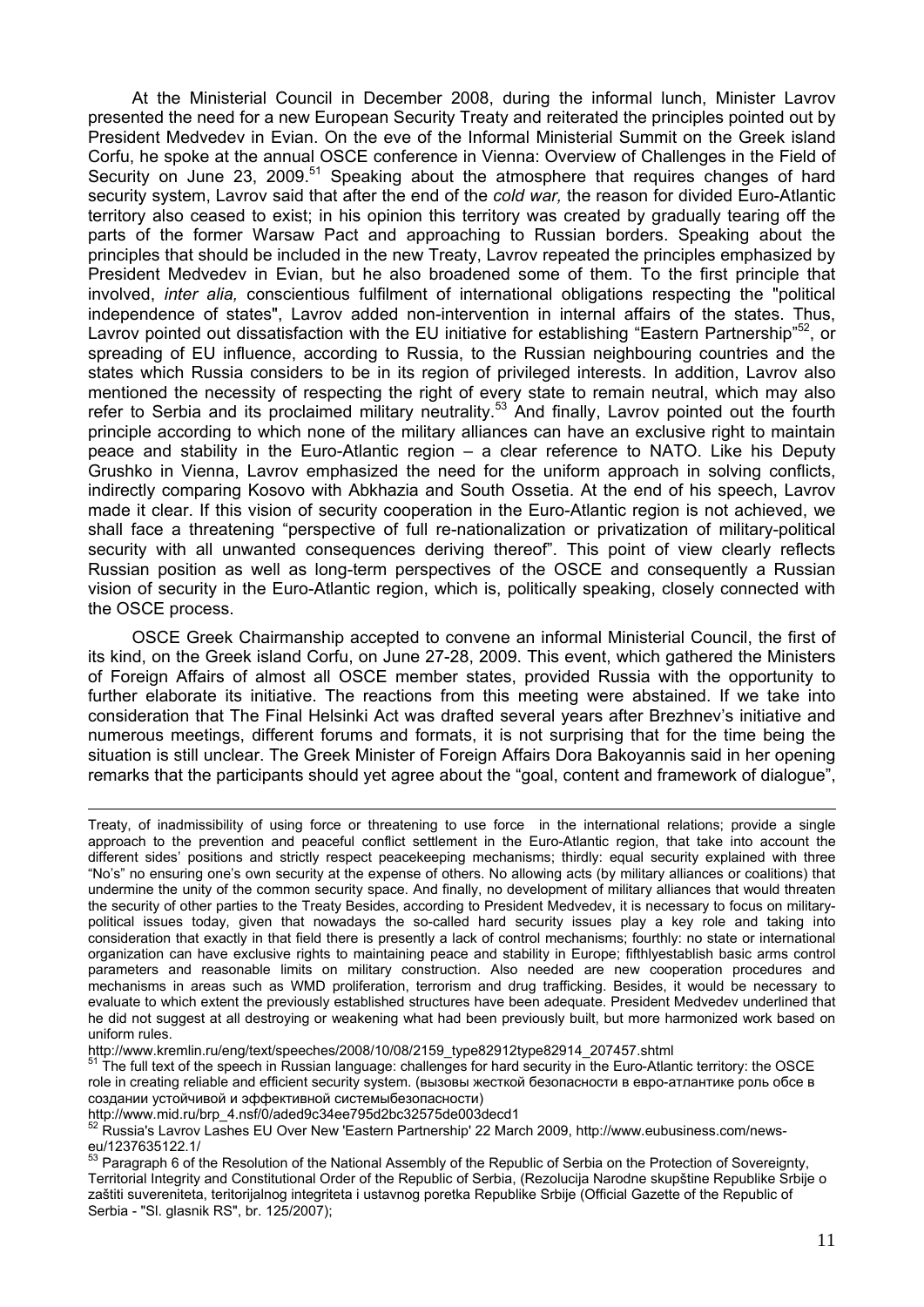which evidently means that this process in still in its initial phase.<sup>54</sup> The expert comments agree that this initiative is directed primarily at stopping the enlargement of NATO and strengthening the role of Russia in the European security matters.<sup>5</sup>

## **Serbia and Russian Initiative**

As soon as in August 2008, in the interview for *Rossijskaja gazeta* (only two and a half months after the first mentioning of this initiative), the acting Russian representative in OSCE Vladimir Voronkov, said that Serbia, together with the members of Collective Security Treaty Organization (Russia, Belarus, Armenia, Kazakhstan, Kirgizstan, Tajikistan and Uzbekistan) showed sympathies towards the initiative.<sup>56</sup> This Treaty was also mentioned on the occasion of Minister Jeremic's visit to Moscow, when Lavrov expressed his gratitude for indeed in that moment only *interested* approach of Serbia to that initiative.<sup>5</sup>

This initiative has dual importance for Serbia. First of all, the security issues addressed by this initiative are important for Serbia, as a member of international community and a state with the EU membership perspective. In the present situation, however, President Medvedev's *second principle* of the initiative is the one which is has extraordinary importance for Serbia. It says:

Treaty should guarantee *the inadmissibility of the use of force or [and] the threat of its use in international relations should be clearly affirmed. It is fundamental for the Treaty to guarantee uniform interpretation and implementation of those principles. The treaty could also cement a unified approach to the prevention and peaceful settlement of conflicts in the Euro-Atlantic space. The emphasis should be on negotiated settlements that take into account the different sides' positions and strictly respect peacekeeping mechanisms;* 

The sympathies of Serbia for this Treaty and seemingly copied Serbian position on Kosovo issue in President Medvedev's principle number two could be easily understood as a support for Serbia in its striving to solve the final status of Kosovo through negotiations. However, this initiative must be seen in the context of other – similar Russian actions in the international sphere.

Russia does not emphasize the cases of Kosovo, Abkhazia and South Ossetia at the international level, but the matter of principles emerging from the efforts to solve each of these cases. Dealing with these issues at the level of principle, Russia points out the inconsistency of the transatlantic community which applies one type of standards in the case of Kosovo and completely different one in the case of Georgian provinces. However, although Russia reiterates its support to the principled position of Serbia, the issue of Kosovo, for example, did not find its place in Medvedev's speech after the meeting with US President Barack Obama, while the latter very clearly expressed the US support for the territorial integrity of Georgia.58 Russia repeated many times that the issue of Georgian provinces was solved. Therefore, we can conclude that the second principle of the initiative for concluding a new European Security Treaty is more an attempt to find a way of treating other territorial conflicts, Transdniestria and Nagorno–Karabakh (but not Chechnya), in the post-Soviet area, than the attempt to turn back the clock and reopen the issue of status of Kosovo and Georgian provinces on the basis of these principles.

Serbian foreign policy does not have a great number of available options related to this initiative. As a candidate for EU membership, Serbia will not have the possibility to choose, at its own discretion, which EU requests in the field of Foreign and Security Policy it is going to accept

<sup>&</sup>lt;sup>54</sup> Sunday 28th June 2009 - Plenary Session Minister Bakoyannis Opening Remarks,

http://www.osce.org/cio/item\_1\_38493.html<br><sup>55</sup> See for example Michael Emerson, The Struggle for a Civilised Wider European Order, Elements for European Security Strategy, CEPS Working Document No. 307/October 2008, available at http://shop.ceps.eu/BookDetail.php?item\_id=1752

<sup>156</sup> Permanent Representative of Russia in OSCE, V. I. Voronkov, Rossiyskaya gazeta, 20 августа 2008 года http://www.mid.ru/Brp\_4.nsf/arh/62547841B1A28DDCC32574AB0055AC1B?OpenDocument

About the working visit of the Serbian Minister of Foreign Affairs Jeremic to Russia available in Russian at: http://www.mid.ru/brp\_4.nsf/0/CACB23E641F8901CC325756300440DA7

Joint press conference with the Oresident of USA Barack Obama about the outcome of Russian-American negotiations on July 6, 2009 available in Russian at: http://www.kremlin.ru/transcripts/4733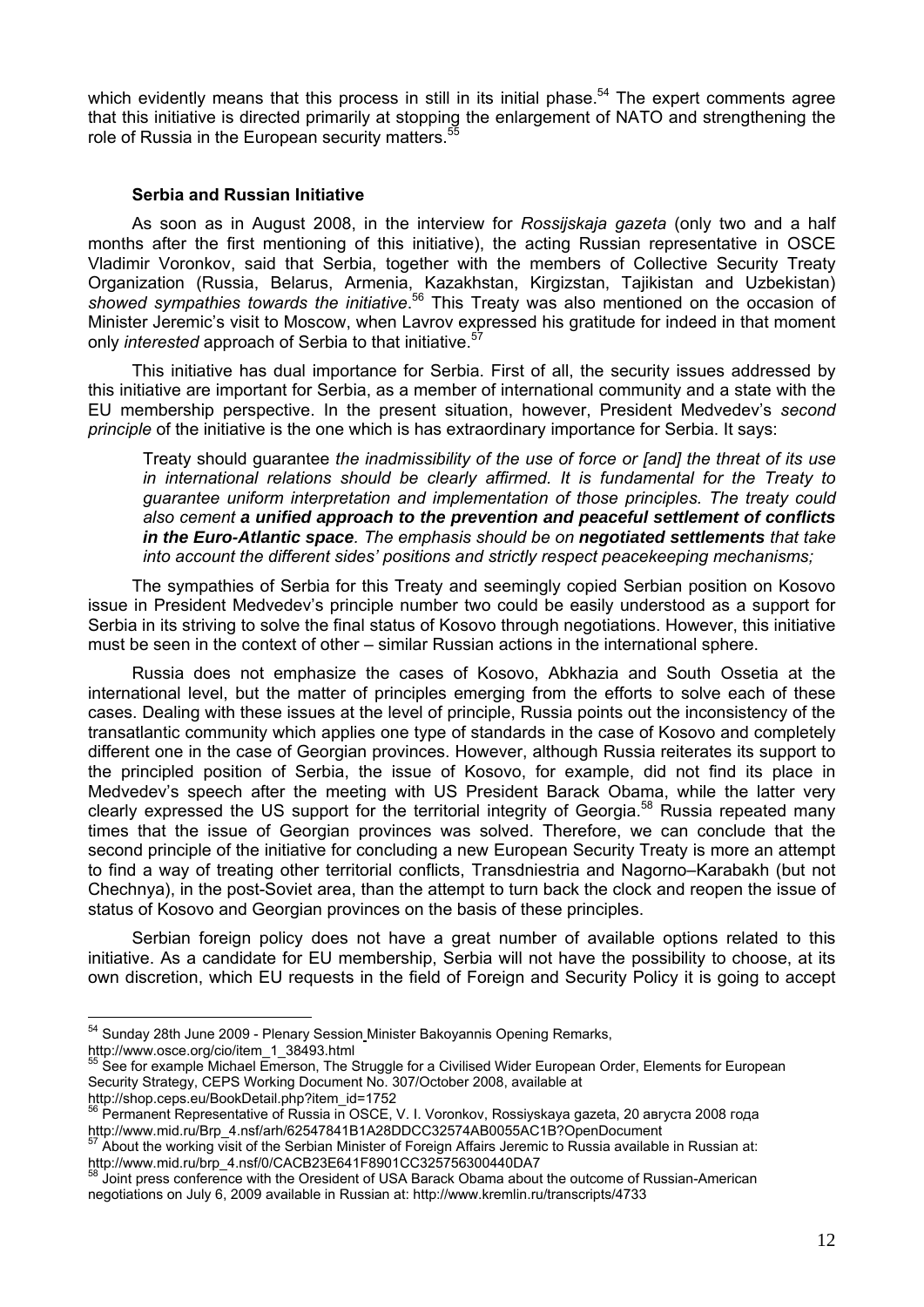and about which it is going to have its own view. The candidate states are expected to follow the Union in the mentioned field. Even if EU does not have a single policy related to this initiative, it is unrealistic to expect too much difference in the standpoints. The progress of Serbia towards EU membership, as shown in the case of Dutch refusal to ratify the Stability and Association Agreement, depends on all EU member states, including those that expressed the most radical views towards this initiative. Therefore, Serbia should act very cautiously on this front.

The proposal for the new European Security Treaty is still debatable and its future is uncertain. Nevertheless, it is clear that it reflects a great part of the present dispute between Russia and transatlantic community, primarily related to the enlargement of NATO. Although the West is in principle disposed to meet certain Russian requests, the issue arises to which extent. If this proposal puts Serbia in the situation to support actively such Russian proposals and initiatives for the strategic partnership with Russia, it can affect adversely the European perspective of Serbia. The support to such initiatives does not have to create a problem for Serbia if this initiative does not become a problem in the relationships between Russia and the EU. However, if the EU countries have a common stance, which is different from or opposite to Russian, as it often happens within the OSCE, Serbia does not have any space for independent and neutral position.

Finally, there is a question as to whether Russia launched this initiative because the security in the European continent is really at risk or to stop the expansion of NATO and US influence in the East Europe and to obtain some sort of recognition, even tacitly, from the European partners that Russia had *privileged interests* in the *near abroad*. Russia did not include in the proposed principles of a new European Security Treaty the issue of solving frozen ethnic conflicts because it really encounters problems with them, but in order to legalize its recognition of Abkhazia and South Ossetia and prevent possible unwanted actions of the transatlantic community in other frozen conflicts in Transdniestria (between the official authorities in Moldavia and Russian-Ukrainian minority) and in Nagorno-Karabakh (between Azerbaijan and Armenia). Therefore, this initiative does not have much prospects of bringing anything new in connection with the issue of Kosovo status.

Serbia has to view its support to Russian diplomatic initiatives, including the most famous one about the conclusion of a new European Security Treaty, in the context of priority of its European integrations. In that context, Serbia does not have the freedom of action, which Russia in principle expects from Serbia, in the same way it expects from the member states of Russia – NATO Council to act within that Council in the capacity of states and not in the capacity of the NATO members. In that context, the strategic partnership with Russia that includes Serbian support to such initiatives is unlikely to succeed if Serbia maintains that the accession to the European Union is its top priority.

# **Unhindered Implementation of Strategic Economic Projects**

The Russian side was rather surprised with the delays in ratification of oil-gas arrangement in 2008. Since in December 2008 there were no more doubts about whether Serbia was going to fulfil its obligations from the bilateral Treaty from January 25, 2008, this part of the agreement was considered fulfilled.59

The frictions between Russia and Serbia related to many economic agreements are not a novelty. The Lukoil's purchase of Beopetrol in 2000 was not without problems either.<sup>60</sup> In addition, the overhaul of Djerdap I, which is the part of Russian clearing debt to Serbia from the Soviet Union period, has been overdue for several years, both due to Serbian and Russian faults, with the hope that it will finally begin in 2009.<sup>61</sup> The problems of Russian companies and investors related to business operations in Serbia have recently been mentioned by the ambassador Konuzin

 $\overline{a}$ 

Zorana Mihajlović Milanović, Ph. D. – First report within the Project "Monitoring Russia-Serbia Relationships", page 39. http://www.isac-fund.org/lat/publishing.php#analize

<sup>&</sup>lt;sup>59</sup> Oil-Gas Agreement – signed documents, http://www.srbija.gov.rs./vesti/specijal.php?id=100983<br><sup>60</sup> Serbian Energy Sector – Situation and Russian-Serbian Energy Relations Today

 $61$  B92 Overhaul of Hydroelectric Power Plant Dierdap has been late for eight years, August 14, 2008. http://www.b92.net/info/komentari.php?nav\_id=313438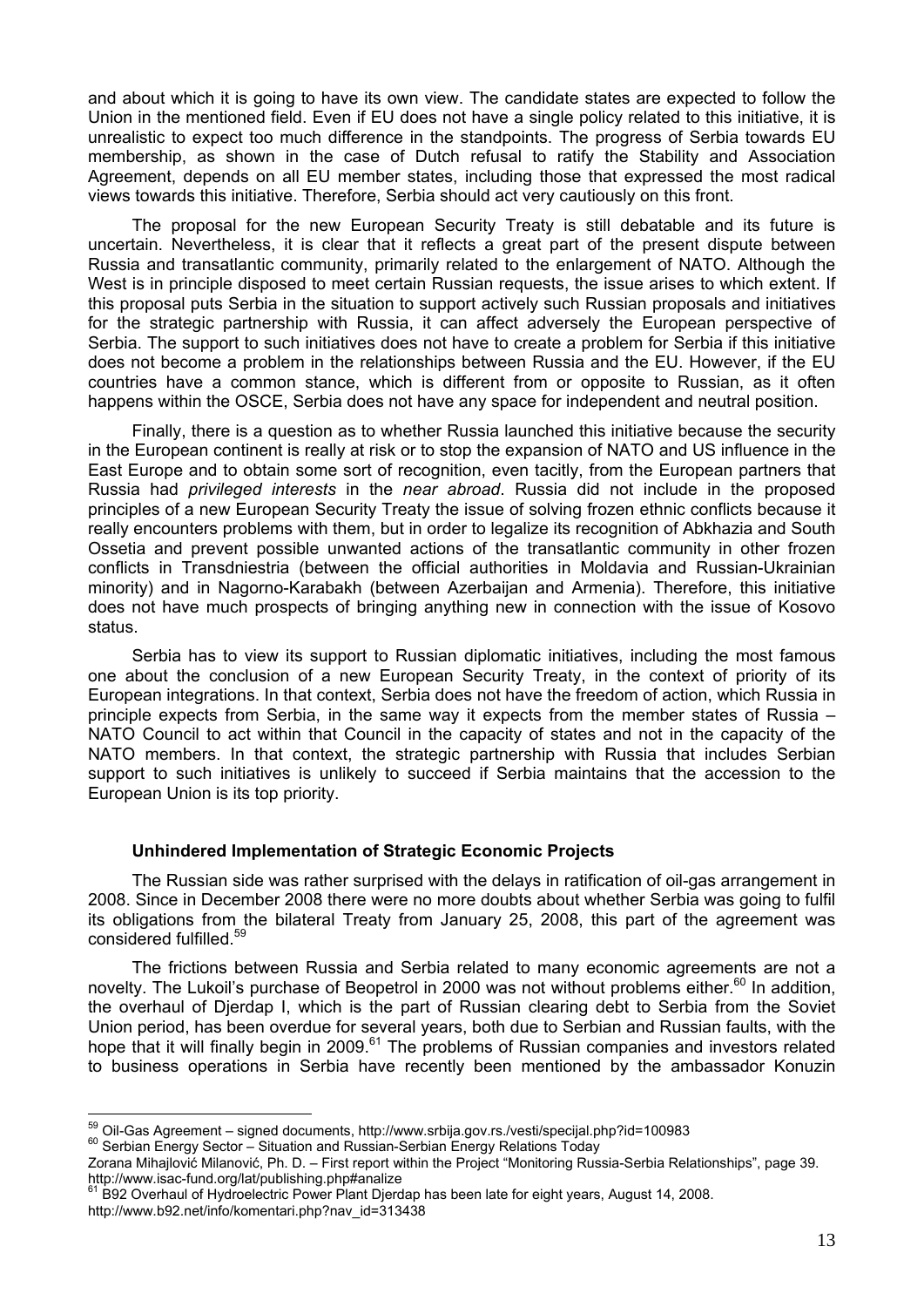himself, though in the constructive manner.<sup>62</sup> It would be wrong to accuse only one party for all these problems. There has been some ill-faith actions on the Serbian side, but there have been also as many hasty moves on the part of Russia that does not act with due diligence when buying Serbian companies, does not perform legal and financial evaluation of standing and business activities of the company in the way it is done by the western companies.  $63$ 

The question emerges how the economic problems between the two countries should be solved. This particularly refers to the huge infrastructural project deals, such as the South Stream. From the economic point of view, the commissioning of the South Stream gas pipeline, with the planned 63 billion m<sup>3</sup> of gas, out of which at least 20 billion m<sup>3</sup> should be transported though Serbia. In economic terms, this pipeline would bring a great economic advantage to Serbia. The Russian side always points out the importance and development of oil-gas arrangements. In other words, the entire Russian state supports this complete arrangement and Serbian side should allow for any problems in its implementation. However, the emerging issues, beginning with legal problems that may occur regarding the expropriation of land, labour disputes and generally, all matters that are not connected with the Serbian government, but with third parties that would participate in the project of building South Stream, are not negligible. They could emerge along with other economic and environmental issues. By signing the Memorandum On Construction Of The South Stream Gas Pipeline in Sochi<sup>64</sup>, The Russian Federation clearly set deadlines for commissioning South Stream – end of 2015. Therefore, the delays caused by the problems in Serbia are unacceptable. Serbia is expected to solve all issues in the internal system in the way that does not jeopardize the progress of this project in any way. For example, Article 9 of the Memorandum of Understanding signed between Gazprom eksport doo and Srbijagas implies to *get the exemption to the rule of having 100% regulated access of third parties to the capacities of Banatski dvor, and also obtained all other necessary permits in order to provide Gazprom eksport with unhindered right to use all capacities*. It is clear that Serbian party should obtain all these permits. Srbijagas also guarantees that there is nothing that could obstruct, render difficult or complicate the possibility of implementation of Banatski dvor project.

There are also problems related to EU rules that should be observed by Serbia, more precisely the provisions of the Energy Community Treaty.<sup>65</sup> This Treaty clearly implies transparent relations, market unification, development of competition and enhancement of environmental protection. The Serbia Progress Report clearly indicated that Europe does observe carefully the agreements signed by Serbia; the European Commission pointed out that Serbia had to ensure that the Oil-Gas Agreement was in accordance with Energy Community Treaty.<sup>66</sup> Although many EU countries participate in the South Stream project, the situation, power and political influence of a country that is already an EU member and Serbia that is not yet a membership candidate are incomparable. However, Russia has made it clear that the unhindered implementation of strategic infrastructural projects is a part of strategic partnership between Russia and Serbia. Therefore, it is up to Serbia to find a way how to do it, but the project has to be implemented and gas must flow in the South Stream, naturally if it is constructed, which is still an uncertain fact.

http://ec.europa.eu/enlargement/pdf/press\_corner/key-documents/reports\_nov\_2008/serbia\_progress\_report\_en.pdf

 $\overline{a}$  $62$  Konuzin: A great progress in cooperation, available at:

http://www.b92.net/biz/vesti/srbija.php?yyyy=2009&mm=08&dd=05&nav\_id=374922<br><sup>63</sup> The author's conversation with one of the Russian officers in the Serbian company bought by the Russian partner.<br><sup>64</sup> Signed in the Russian c Srbijagas, the Greek company DESFA Corporation and the Bulgarian company Bulgarian Energy Holding. See Vladimir

Socor, Jamestown Foundation, Eurasia Daily Monitor,<br>http://www.jamestown.org/single/?no\_cache=1&tx\_ttnews[tt\_news]=35043

Energy Community Treaty was signed in Athens on October 25, 2005. It entered into force on June 1, 2006. Serbia ratified it on July 19, 2006. This is the first binding document in the field of energetics signed between the countries of South East Europe and EU.

 $66$  Brussels, 05/11/2008, SEC(2008) 2698 final, available at: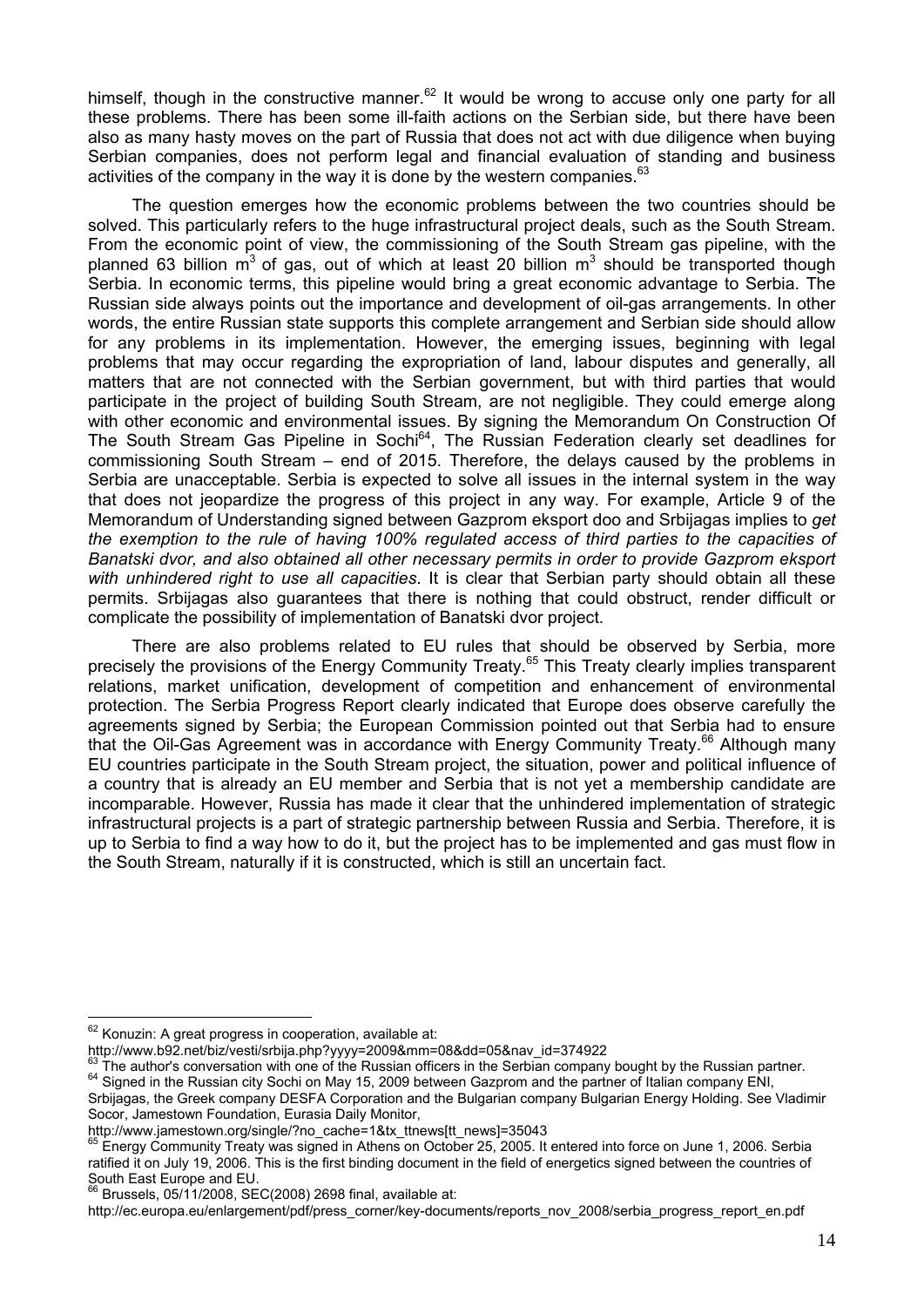## **Conclusions**

### *The crucial problem of Russia is its increasing isolation.<sup>67</sup>*

The strategic partnership between The Russian Federation and the Republic of Serbia has three determinants: Russian support to Serbian policy related to the status of Kosovo; coordination of standpoints of the two countries in relation to other international issues; unhindered implementation of strategic economic projects, such as *South Stream* and entire oil-gas arrangement between Russia and Serbia, and also other projects that are ongoing or that can be agreed upon.

The integration of Serbia into EU is enjoys huge support of its citizens.<sup>68</sup> Therefore, it should have a central place in Serbian foreign policy. The cooperation with Russia is a bilateral issue that should not get in the way of the integration. The right measure of cooperation between Serbia and Russia is a practical – bilateral cooperation in matters which cannot harm the European perspective of Serbia. Those matters do not include the Russian support to Serbian policy related to the status of Kosovo or the Serbian support to Russian diplomatic initiatives, such as the initiative for concluding the European Security Treaty, because both of these issues can be detrimental for Serbia's EU integrations.

In Moscow on February 20, 2009, Minister Jeremic announced another big strategic infrastructural project.<sup>69</sup> It is still unclear what Minister Jeremic had in mind. The expert public speculates that he referred to the sale of Electricity Company – Elektroprivreda Srbije (EPS) and/or the construction of metro in Belgrade. The content of the announced visit of President Medevedev is important for Serbia. The Ministries and departments that are arranging the visit have already been informed and given practical instructions.<sup>70</sup> The President is not coming to Serbia only to mark October 20, 1944, the day when the Red Army, together with the partisan units, forced out the Nazi occupants from Belgrade, but that visit is going to have a very tangible content. Taking into consideration that in Russia the President is responsible for foreign policy, it is important for Medvedev to add to the symbolic celebration of a famous date from the history of Red Army, another, tangible momentum to Russia-Serbia relations, thus gaining an additional, foreign policy points for himself in the Russian internal policy.<sup>71</sup>

In preparing the visit to Serbia, as well as in developing cooperation, even if it is a strategic partnership with Russia, it is necessary to keep in mind the Russian view of this strategic partnership. The Russian Ambassador Konuzin, in his speech at the Roundtable of ISAC Fund in Belgrade already on April 21, 2009 pointed out that for Russia, Serbia, as a strategic partner, had a "relative character" and "according to the opinion of many Serbs, Russia was a Serbian strategic partner, although the significance of Russia as a strategic partner was not the same for all of them".<sup>72</sup> In other words, Russia is much more important to Serbia than vice versa and it is necessary, first of all, that Serbs understand the meaning of strategic partnership with Russia. It would be difficult to disagree with this view of Ambassador Konuzin. The citizens of Serbia and Serbian elite need to understand the meaning and the price of strategic partnership with Russia. Choosing Russia as a strategic partner is a legitimate political choice, but only if it is based on the informed census in the Serbian society.

Consequently, the strategic partnership with Russia, as it stands now, is not advantageous for the position of Serbia in a long run because it can harm its European integrations. However, in the implementation of joint projects, i. e. in the development of practical – bilateral cooperation,

 $\overline{a}$ <sup>67</sup> Dmitri Trenin, the Russian edition of magazine *Foreign Policy* http://www.globalaffairs.ru/articles/0/9044.html<br><sup>68</sup> On the referendum 79 percent of voters would support the EU membership, June 18, 2009

<sup>&</sup>lt;sup>68</sup> On the referendum 79 percent of voters would support the EU membership, June 18, 2009<br>http://www.seio.sr.gov.yu/code/navigate.asp?Id=104

Video press conferences of the Ministers Lavrov and Jeremic

http://www.mid.ru/brp\_4.nsf/clndr?OpenView&query=21.2.2009&Lang=%D0%D3%D1%D1%CA%C8%C9

<sup>&</sup>lt;sup>70</sup> A phone conversation between Dmitri Medvedev and Serbian President Boris Tadic

http://www.kremlin.ru/sdocs/news.shtml?day=5&month=08&year=2009&Submit.x=3&Submit.y=6&value\_from=&value\_to =&date=&stype=&dayRequired=no&day\_enable=true#

<sup>71</sup> Mihail Vinogradov, Russian Authorities: the Decision-Making System and the Social Context, the Third Report of the Monitoring Russia-Serbia Relations Project, page 15 available at: http://www.isac-fund.org/publishing.php#analysis Monitoring Russia-Serbia Relations Project, page 15 available at: http://www.isac-fund.org/publishing.php#a http://www.isac-fund.org/video/007.html